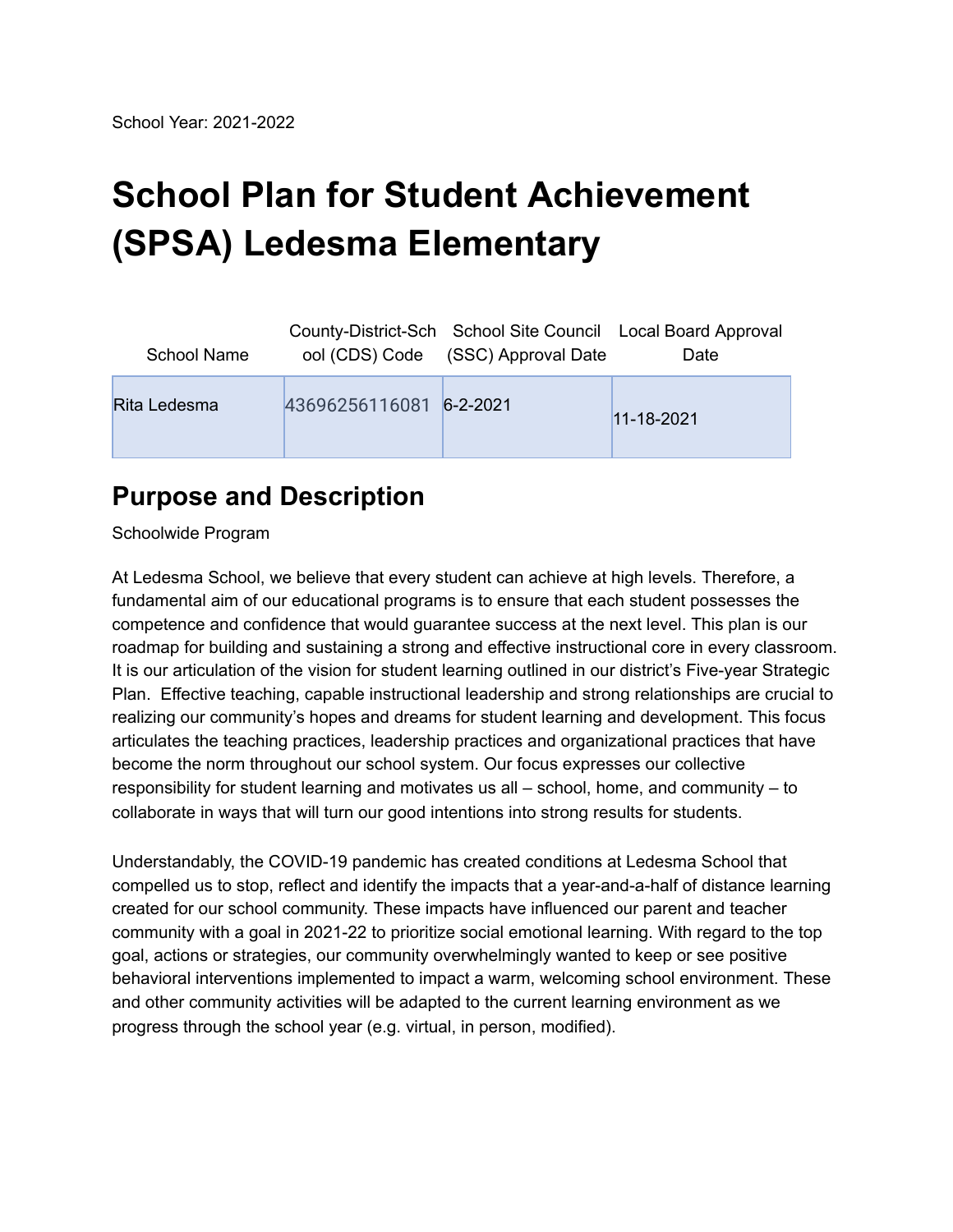We work closely with stakeholders throughout the district and analyze student performance data on an ongoing basis. Six goals, outlined below, have been identified as the focus within our current SPSA Plan to improve outcomes for all students.

Goal 1 - All students will be proficient in meeting and/or exceeding all Common Core State Standards.

Goal 2 - We will accelerate the academic achievement toward meeting or exceeding standards for English Learners (EL), low socioeconomic disadvantaged students, Foster Youth, and students of color, as well as increase the language proficiency for EL.

Goal 3 - We will provide an inclusive learning environment for students with disabilities to best support social, emotional and academic development.

Goal 4 - Students will use technology to master the 21st Century Skills of collaboration, communication, critical thinking and creativity. Oak Grove will provide innovative strategies with support for technology implementation that would enhance student learning of core academic subject knowledge, and meet technology standards.

Goal 5 - School and classroom environments will support learning, creativity, safety, and engagement.

Goal 6 - We will actively engage parents and community members in supporting the implementation of CCSS instruction and providing input to program decisions.

## **Stakeholder Involvement**

*OGSD's efforts to solicit stakeholder feedback to inform stakeholders of the reopening plan for the 2020-21 school year, the use of federal categorical monies as it relates to the School Plan for Student Achievement and the Learning Continuity and Attendance Plan, began in June and continued regularly throughout the development process. OGSD's reopening plan explicitly identified research, survey and data collection as the first and foundational phase of planning. Engaging in outreach and surveying stakeholders has provided and continues to provide staff and administration invaluable input to inform the school's planning in Academics, Attendance, Engagement, Culture and Climate, Nutrition Services, and Public Health. In addition to surveys, beginning in June we also convened a Reopening Schools Taskforce with over 84 District Stakeholders.*

*During Distance and Hybrid Learning in 2020-21, we continued to engage parent and family involvement. Parents participated in providing enrichment and SEL opportunities for students through asynchronous lessons. Parent meetings were held through zoom or google meetings. For the first part of this school year, we will continue to engage our community via virtual*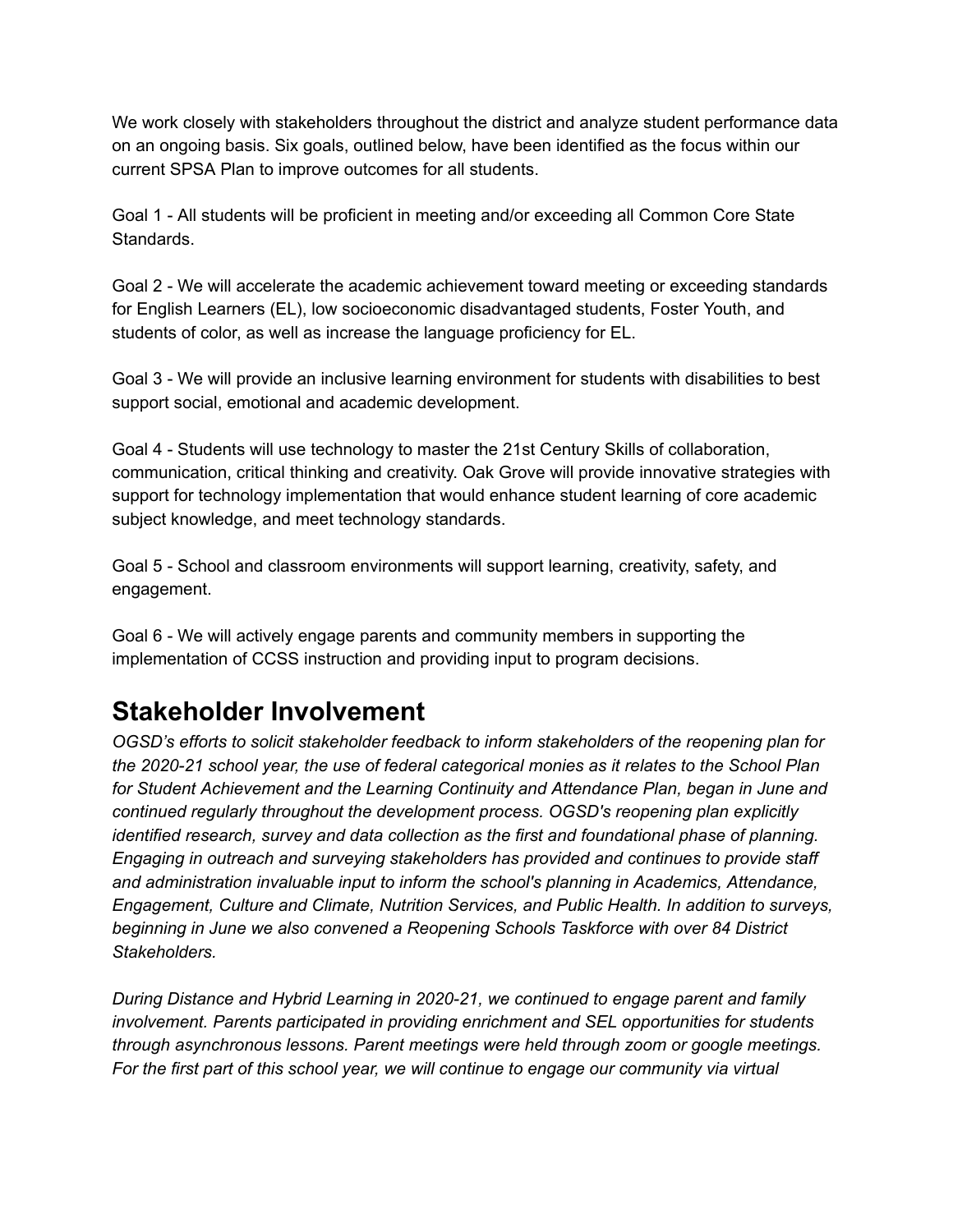*meetings in an effort to continue safety practices during the ongoing pandemic. School information is communicated via Facebook, Parent Square, and our Ledesma Ledger.*

#### **Involvement Process for the SPSA and Annual Review and Update**

*Presentations to stakeholders included:*

*School Site Council June 2,2021*

*English Learner Advisory Committee (ELAC) June 2, 2021*

*Rita Ledesma Staff May 26, 2021*

*The School Site Council approved the SPSA on June 2, 2021*

### **Resource Inequities**

*Resource equity refers to the allocation and use of resources (people, time, and money) to create student experiences that enable all children to reach empowering and rigorous learning outcomes—no matter their race or income.*

*The COVID-19 pandemic has created additional resource inequities in addition to those outlined above. As we prepared for the 2021-22 school year, the following resource inequities in our system have risen as priorities and opportunities:*

- *● Access to effective behavioral supports and interventions*
- *● Access to strategies that effectively engage students with positive behavioral systems*

Based on our six goals outlined in this plan some identified resource inequities to better support student needs for Ledesma include:

**People:** To support the before and after school safety patrol program at Ledesma, (Goal 5). Support lunchtime activities for students to engage in team building activities that promote safe, responsible and respectful behavior that promotes relationships across all grade levels. Support in people to run learning academies for targeted students not meeting their measurable goals. Staff to support certificated staff to run interventions, small targeted groups during daily instruction within the classroom, (Goal 2).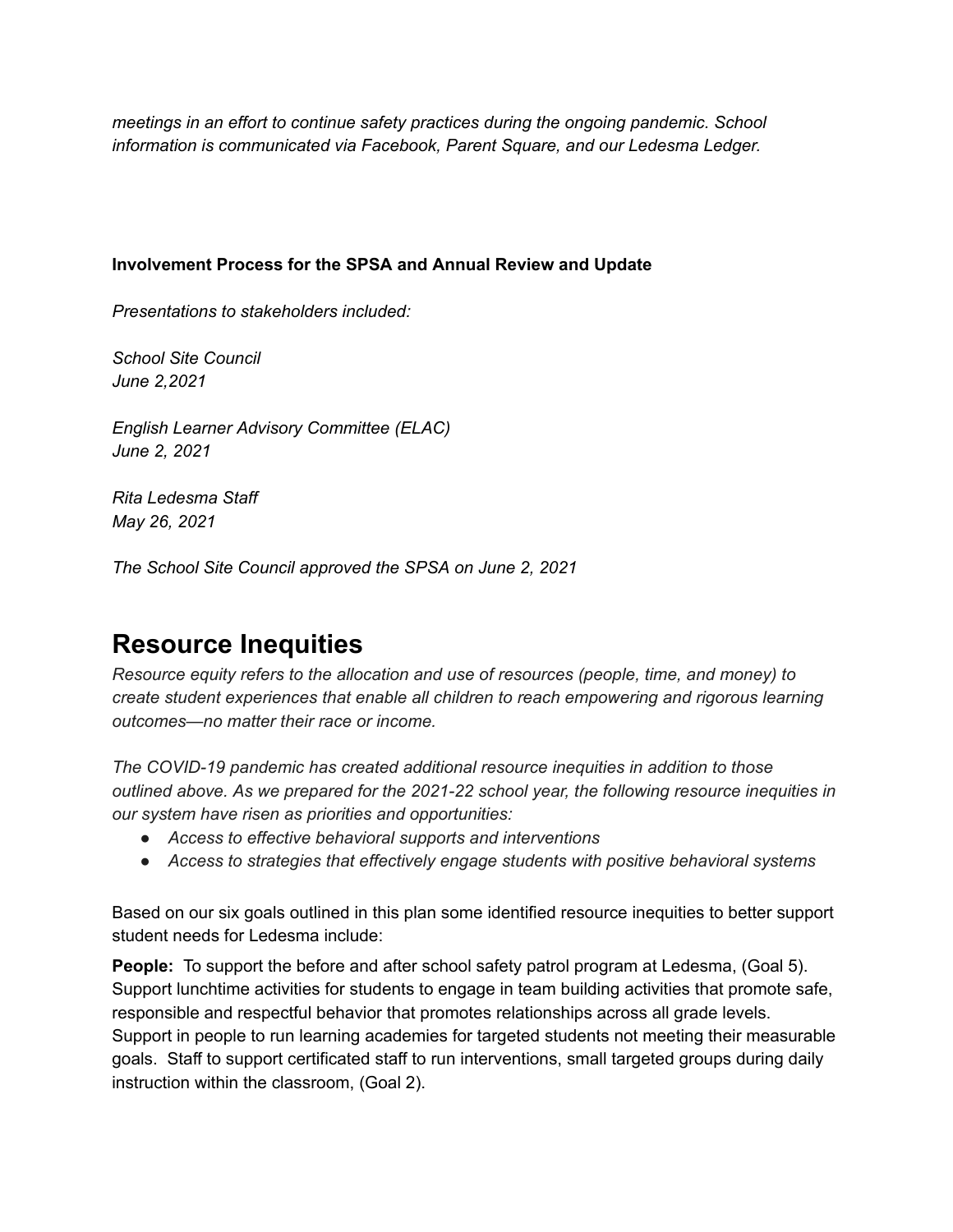**Funding:** To support certificated staff to be released for weekly classroom observations both on site and off site schools that share similar demographics, (Goal 2). Funding to enhance 21st century skills for students, (Goal 4). Funding to support lunchtime programs for all students, (Goal 5).

**Technology:** To be able to offer every teacher a working printer, document camera, and LCD projector to help support the learning of all students, (Goal 4).

### **Goals, Strategies, Expenditures, & Annual Review**

#### **Goal 1**

All students will be proficient in meeting and/or exceeding all Common Core State Standards. All teachers are implementing Common Core standards, strategies, and materials.

#### **Identified Need**

*With the implementation of CCSS and SBAC, we are finding that our students are showing gaps in foundational literacy skills and foundational math skills. We plan to focus our coaching on balanced literacy skills and foundational literacy skills. We will provide professional development to our coaching staff regarding the new NGSS instructional practices. Additionally, with the new NGSS and history and social studies adoption, professional development will be provided. Supplemental curriculum and supplies will be purchased to support whole class, small group or individual intervention to enhance the achievement and close the educational gap between foundational literacy and math skills. Homework Centers for students not meeting or exceeding standards may be provided. Teachers may attend professional development conferences that provide resources and school wide professional development practices that support all students with a focus on students not meeting or exceeding standards.*

*These additional needs have surfaced in response to the COVID pandemic as they relate to proficiency in meeting or exceeding all common core standards:*

- *● Effective interventions to support at-promise students*
- *● Engaging edtech programs to supplement and support students in developing math and ELA proficiency*

| Metric/Indicator                                            | Baseline/Actual Outcome | <b>Expected Outcome</b>                                                     |
|-------------------------------------------------------------|-------------------------|-----------------------------------------------------------------------------|
| <b>SBAC Meet or Exceed Standard ELA</b><br>for All Students | 2015: 61%<br>2016: 67%  | Increase the CAASPP SBAC<br>percent of all students<br>meeting or exceeding |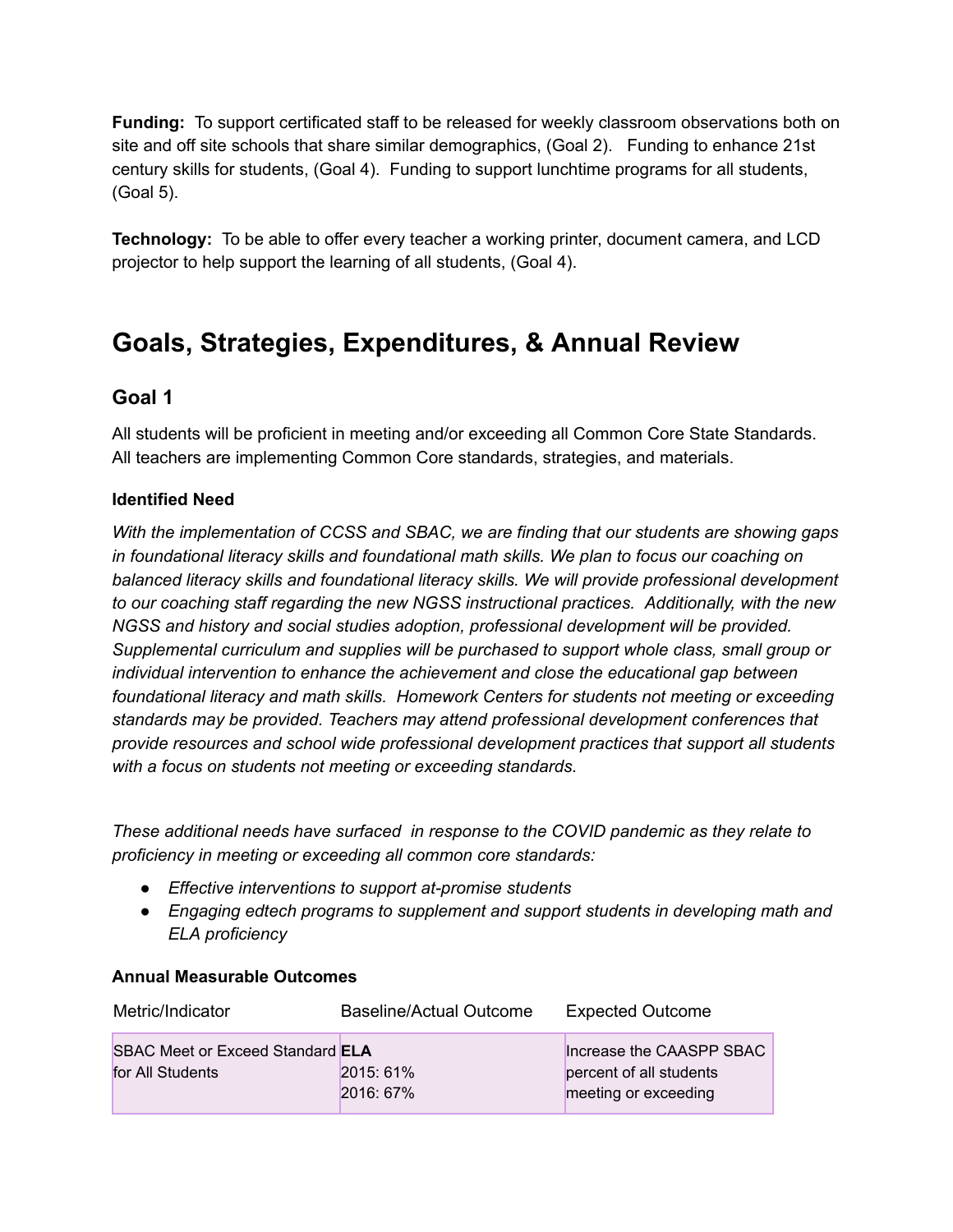|                                                            | 2017: 61%<br>2018: 68%<br>2019: 67%<br>2020: Test Not Administered<br>due to School<br>Closure/COVID19<br>2021: Test Not Administered<br>due to School<br>Closure/COVID19                                                                                                                       | standards by 5% higher than<br>the prior year in ELA and<br>Math in grades 3-6.                                                                       |
|------------------------------------------------------------|-------------------------------------------------------------------------------------------------------------------------------------------------------------------------------------------------------------------------------------------------------------------------------------------------|-------------------------------------------------------------------------------------------------------------------------------------------------------|
|                                                            | <b>Math</b><br>2015: 61%<br>2016: 64%<br>2017: 61%<br>2018: 64%<br>2019: 65%<br>2020: Test Not Administered<br>due to School<br>Closure/COVID19<br>2021: Test Not Administered<br>due to School<br>Closure/COVID19                                                                              |                                                                                                                                                       |
| <b>CA Dashboard Overall</b><br>Academic Performance Levels | <b>ELA</b><br>2017: Green<br>2018: Green<br>2019: Green<br>2020: No Data<br><b>Math</b><br>2017: Green<br>2018: Green<br>2019: Green<br>2020: No Data                                                                                                                                           | Increase by one performance<br>level (green to blue) on the<br>CA Dashboard from the prior<br>year in ELA and Math for all<br>students in grades 3-6. |
| iReady Reading and Math<br><b>Diagnostic Results</b>       | 2018-19<br>Diagnostic 1 to 2 ELA<br>6% (from 13%) in red/Tier 3<br>30% (from 43%) in yellow/Tier 2 1<br>64% (from 44%) in green/Tier 1<br>Diagnostic 1 to 2 Math:<br>3% (from 10%) in red/Tier 3<br>39% (from 50%) in yellow/Tier 2<br>58% (from 40%) in green/Tier 1<br>Diagnostic 2 to 3 ELA: | Diagnostic 1 to 2 and 2 to 3:<br>Move 5% more students from<br>tier 3 to tier 2 and tier 2 to tier                                                    |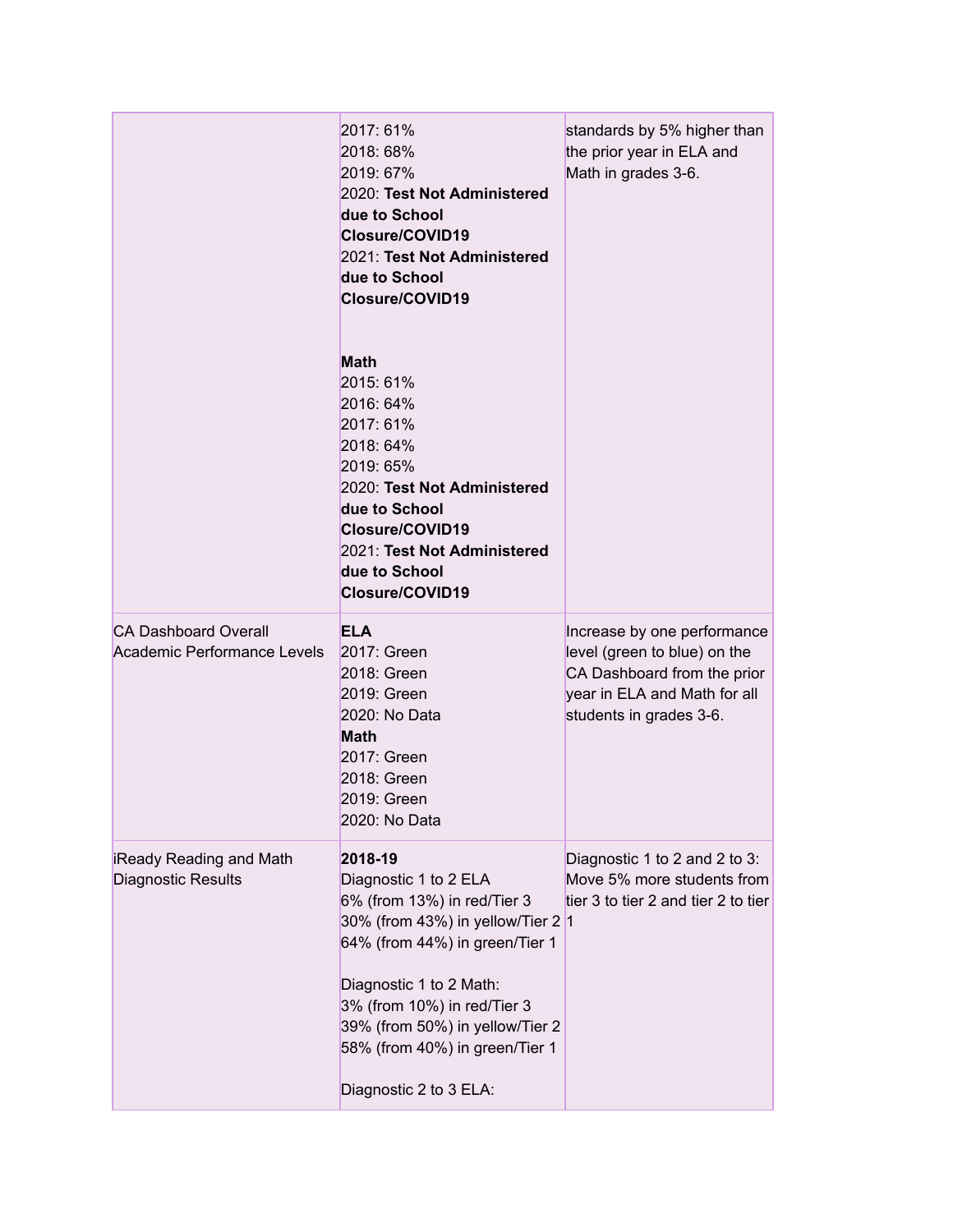| 6% (from 6%) in red/Tier 3      |  |
|---------------------------------|--|
| 15% (from 31%) in yellow/Tier 2 |  |
| 79% (from 63%) in green/Tier 1  |  |
|                                 |  |
| Diagnostic 2 to 3 Math:         |  |
| 2% (from 3%) in red/Tier 3      |  |
| 19% (from 39%) in yellow/Tier 2 |  |
| 80% (from 58%) in green/Tier 1  |  |
| 2019-20                         |  |
| Diagnostic 1 to 2 ELA           |  |
| 8 % (from 13%) in red/Tier 3    |  |
| 29% (from 40%) in yellow/Tier 2 |  |
| 63% (from 47%) in green/Tier 1  |  |
|                                 |  |
| Diagnostic 1 to 2 Math:         |  |
| 4% (from 12%) in red/Tier 3     |  |
| 42% (from 56%) in yellow/Tier 2 |  |
| 54% (from 31%) in green/Tier 1  |  |
| 2020-2021                       |  |
| Diagnostic 1 ELA                |  |
| 56%in Green/Tier 1              |  |
| Diagnostic 2 ELA                |  |
| 69% in Green/Tier 1             |  |
| Diagnostic 3 ELA                |  |
| Tier 1                          |  |
| 76% in Green/Tier 1             |  |
| Diagnostic 1 Math:              |  |
| 43% in Green/Tier1              |  |
| Diagnostic 2 Math:              |  |
| 60% in Green/Tier1              |  |
| Diagnostic 3 Math:              |  |
| 68% in Green/Tier1              |  |
|                                 |  |
|                                 |  |

### **Students to be Served by this Strategy/Activity**

All Students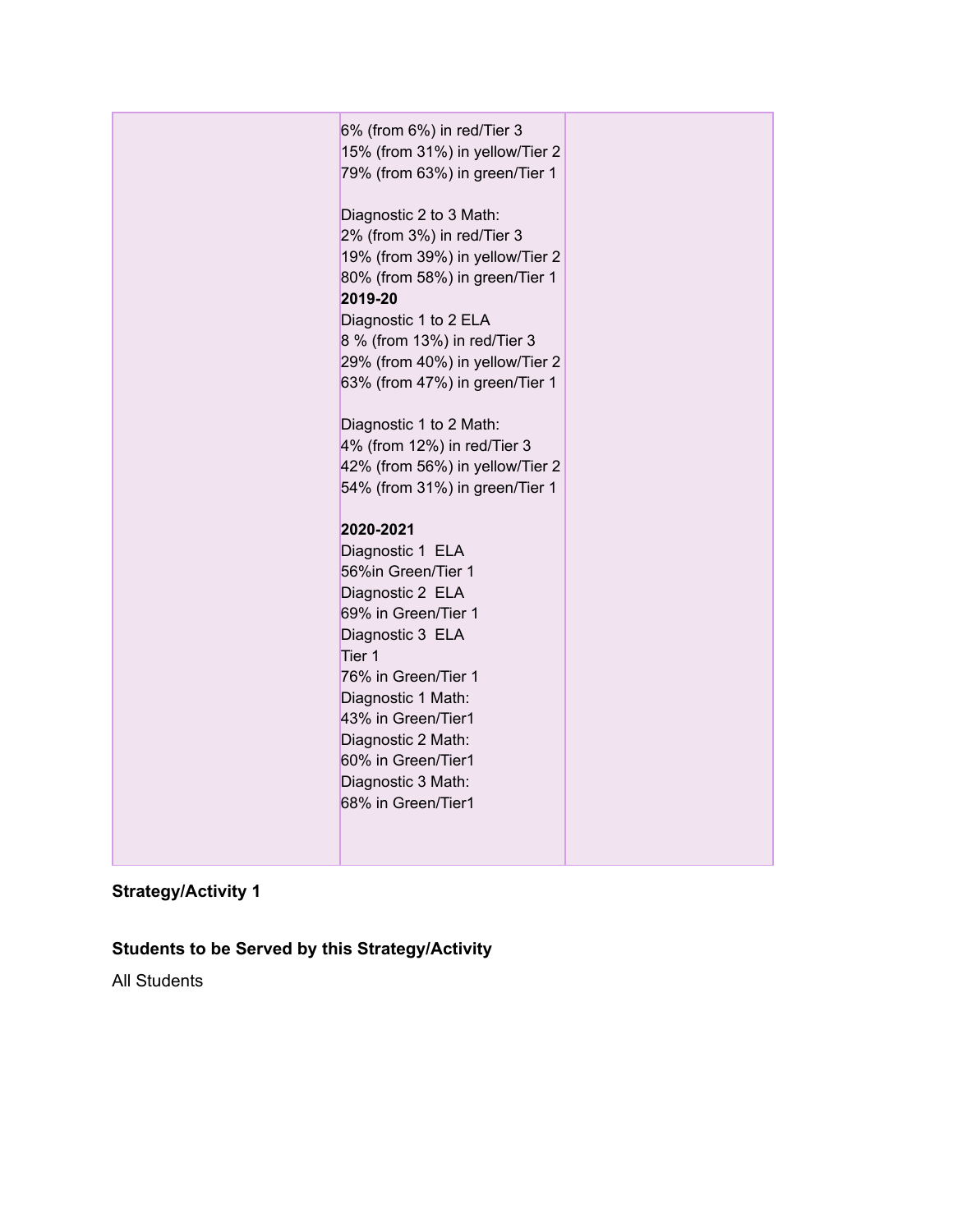Teachers will use additional \_\_\_\_\_\_\_\_\_\_\_\_\_\_\_\_\_\_\_\_\_\_\_\_\_\_\_\_\_\_\_ to meet the needs of students as they return back to a full in-person learning model after a year-and-a-half of distance or hybrid learning. To address learning needs or foundational skill gaps for students, professional development/training/planning time/interventions/etc. will be provided for with the goals of increasing student proficiency.

#### Strategy/Activity #1

*Professional development and common planning days for all teachers with a focus on common backwards mapping, collaborative planning and common assessments of district CORE curriculum with a focus on CKLA, Writers Workshop and Engage New York Math. Professional Development release days to attend conferences. Staff teaching a combo class may be released to attend off site activities with specific grade level while other grade level stays at school with a substitute. Staff can utilize release days to look at data specific to low performing students. Staff can attend professional development conferences that support low performing students. Work with Momentum in Teaching to continue staff professional development development specifically to Writers Workshop to support all students that are low performing.*

#### **Proposed Expenditures for this Strategy/Activity**

| Amount(s) | Source(s)                         |
|-----------|-----------------------------------|
| \$3,915   | <b>LCFF</b>                       |
| \$20,745  | <b>Low Performing Block Grant</b> |

#### **Strategy/Activity 2**

#### **Students to be Served by this Strategy/Activity**

All Students

#### Strategy/Activity #2

*Purchase licenses for Reading A to Z and RAZ Kids as supplemental resources to support reading, comprehension and fluency and or other licences such as Sonday System Intervention or News ELA.*

#### **Proposed Expenditures for this Strategy/Activity**

| Amount(s) | Source(s)                         |
|-----------|-----------------------------------|
| \$2,837   | <b>LCFF</b>                       |
| \$4,000   | <b>Low Performing Block Grant</b> |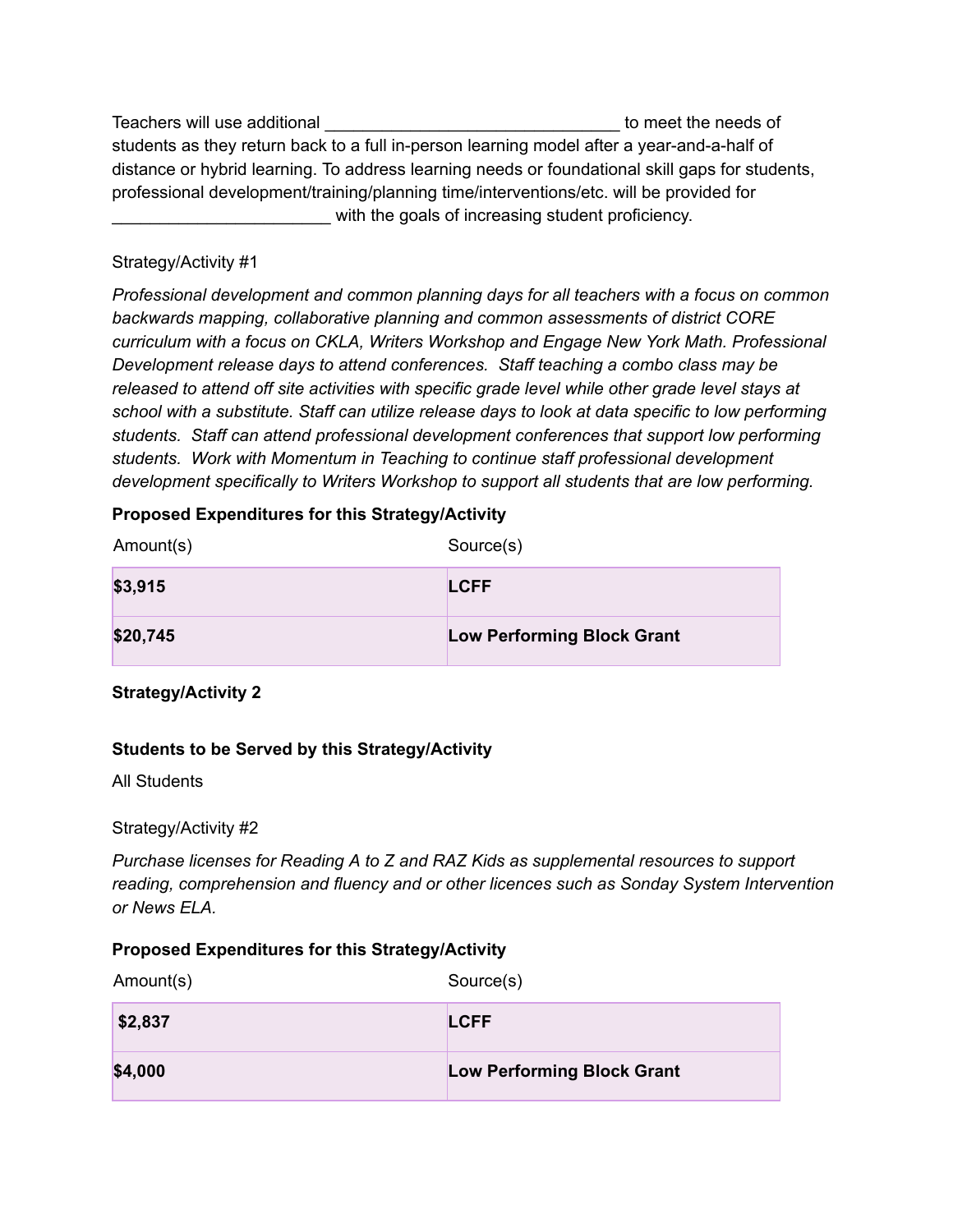#### **Students to be Served by this Strategy/Activity**

All Students

#### Strategy/Activity #3

*Instructional supplies, materials, print shop resources, items that teachers may need to support their individual students with the resources needed to attain a goal of at standard or above standard in ELA and Math. Writers Workshop Materials that support students in achieving standards with focus on low performing students. Intervention curriculum materials that support vocabulary such as Wordly Wise that provide resources to support students in achieving standards and low performing students.*

#### **Proposed Expenditures for this Strategy/Activity**

| Amount(s) | Source(s)                         |
|-----------|-----------------------------------|
| \$18,453  | <b>LCFF</b>                       |
| \$7,000   | <b>Low Performing Block Grant</b> |

**Strategy/Activity 4**

#### **Students to be Served by this Strategy/Activity**

All Students

#### Strategy/Activity #4

*Provide small group instruction before or after school such as, but not limited to, homework center.*

#### **Proposed Expenditures for this Strategy/Activity**

Amount(s) Source(s)

| \$0   | <b>LCFF</b>                       |
|-------|-----------------------------------|
| \$724 | <b>Low Performing Block Grant</b> |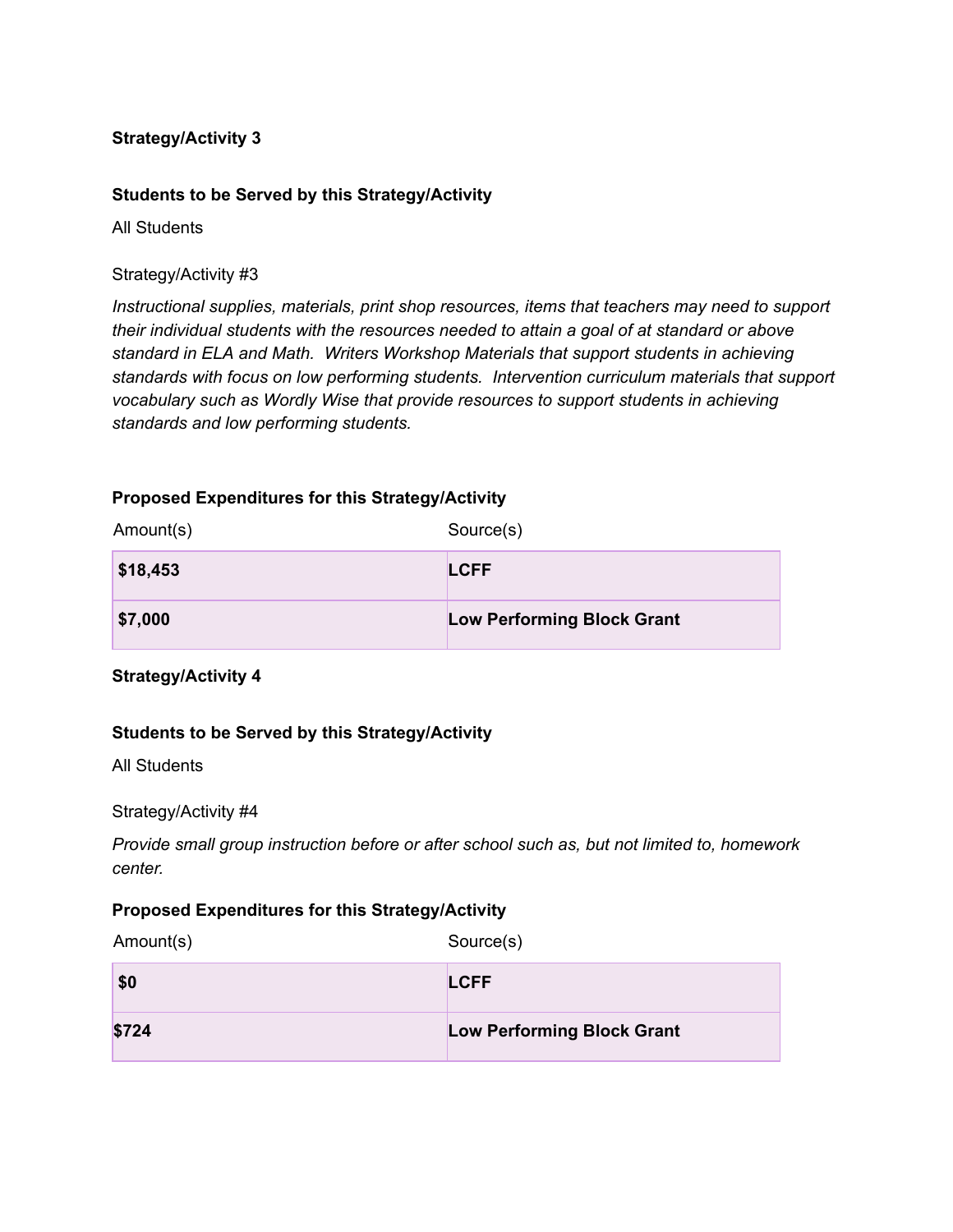#### **Goal 2**

We will accelerate the academic achievement toward meeting or exceeding standards for English Learners (EL), low socioeconomic disadvantaged students, Foster Youth, and students of color, as well as increase the language proficiency for EL.

#### **Identified Need**

*In ELA, Latino and socioeconomically disadvantaged students are identified as yellow through the California Dashboard.*

*In Math, our socioeconomically disadvantaged students are identified as yellow through the California Dashboard.*

| Metric/Indicator                                                                                                             | <b>Baseline/Actual Outcome</b>                                                                                                                                                                                                                                                                                                                                                                                                                                                                                   | <b>Expected Outcome</b>                                                                                                                                                                                                 |
|------------------------------------------------------------------------------------------------------------------------------|------------------------------------------------------------------------------------------------------------------------------------------------------------------------------------------------------------------------------------------------------------------------------------------------------------------------------------------------------------------------------------------------------------------------------------------------------------------------------------------------------------------|-------------------------------------------------------------------------------------------------------------------------------------------------------------------------------------------------------------------------|
| <b>SBAC Meet or Exceed</b><br><b>Standards for Latino Students</b><br>and Socioeconomically<br><b>Disadvantaged Students</b> | <b>Latino Students</b><br><b>ELA</b><br>2017: 30%<br>2018: 45%<br>2020: Test Not Administered<br>due to School<br>Closure/COVID19<br>2021: Test Not Administered<br>due to School<br>Closure/COVID19<br><b>Math</b><br>2017: 26%<br>2018: 32%<br>2020: Test Not Administered<br>due to School<br>Closure/COVID19<br>2021: Test Not Administered<br>due to School<br>Closure/COVID19<br>Socioeconomically<br><b>Disadvantaged Students</b><br><b>ELA</b><br>2017: 31%<br>2018: 40%<br>2020: Test Not Administered | Increase the CAASPP SBAC<br>percent of Socioeconomically<br>Disadvantaged Students and<br>Latino students meeting or<br>exceeding standards by<br>8-10% higher than the prior<br>year in ELA and Math in<br>grades 3-6. |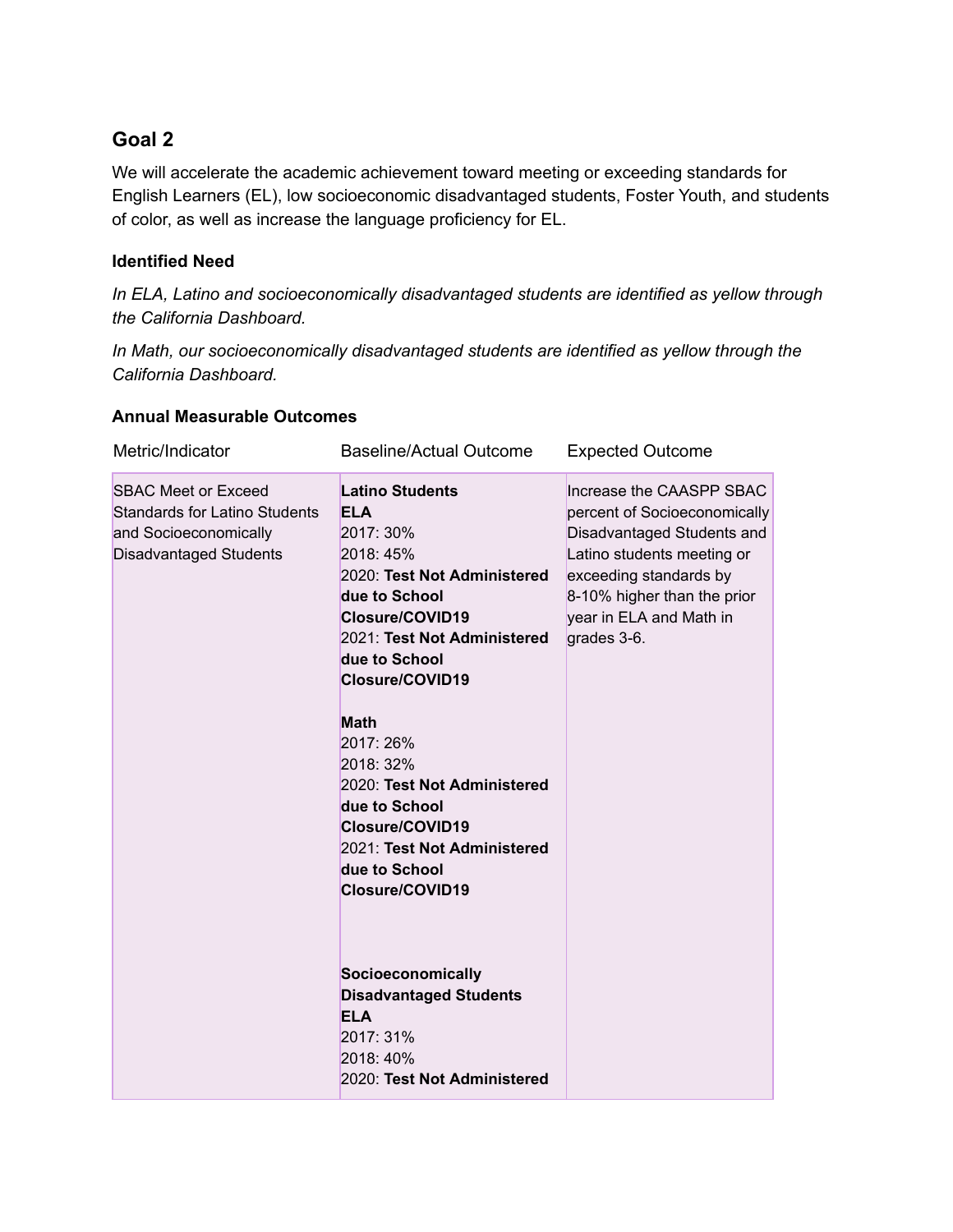|                                                                                                                                             | due to School<br>Closure/COVID19<br>2021: Test Not Administered<br>due to School<br>Closure/COVID19<br><b>Math</b><br>2017: 29%<br>2018: 32%<br>2020: Test Not Administered<br>due to School<br>Closure/COVID19<br>2021: Test Not Administered<br>due to School<br>Closure/COVID19                                                                       |                                                                                                                                                                                                 |
|---------------------------------------------------------------------------------------------------------------------------------------------|----------------------------------------------------------------------------------------------------------------------------------------------------------------------------------------------------------------------------------------------------------------------------------------------------------------------------------------------------------|-------------------------------------------------------------------------------------------------------------------------------------------------------------------------------------------------|
| <b>CA Dashboard Overall</b><br>Academic Performance Levels<br>for Socioeconomically<br>Disadvantaged Students and<br><b>Latino Students</b> | <b>Latino Students</b><br><b>ELA</b><br>2017: Orange<br>2018: Yellow<br>2019: Green<br>2020: No Data (COVID-19)<br>Socioeconomically<br><b>Disadvantaged Student</b><br><b>ELA</b><br>2017: Orange<br>2018: Yellow<br>2019: Yellow<br>2020: No Data (COVID-19)<br><b>Math</b><br>2017: Orange<br>2018: Yellow<br>2019: Green<br>2020: No Data (COVID-19) | Increase our<br>Socio-Economically<br>Disadvantaged Students and<br>Latino students by one<br>performance level on the CA<br>Dashboard from the prior<br>year in ELA and Math in<br>grades 3-8. |

| <b>ELPAC</b> | 20/21: 26% 1 Plus Years | Increase our English       |
|--------------|-------------------------|----------------------------|
|              | <b>ELPAC Growth:</b>    | Learners ELPAC 1 Plus      |
|              |                         | Years Growth scores by 5%  |
|              | 20/21: 13% EL LTEL      | Decrease by 5% the EL LTEL |
|              |                         | students.                  |
|              |                         |                            |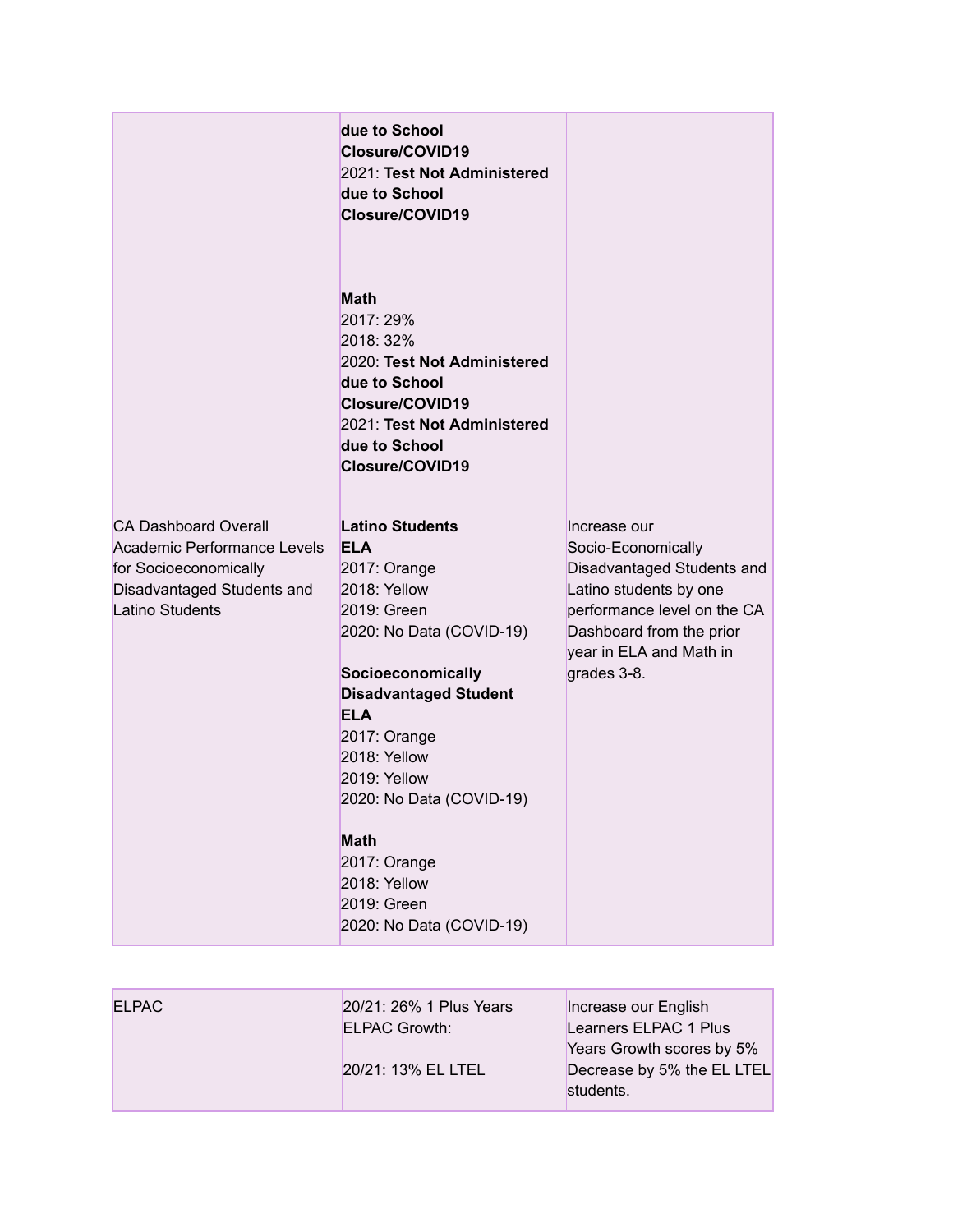#### **Strategy/Activity 1 Students to be Served by this Strategy/Activity**

Latino students, socioeconomically disadvantaged students and English language learners

Strategy/Activity #1

Work with the English Learner Teacher Partner and or Instructional Coaches to help coach, model or support instruction to staff and or students who need tier 2 intervention in academics, based on SBAC and iReady data.

#### **Proposed Expenditures for this Strategy/Activity**

Amount(s) Source(s)

**\$0** District Funded

Strategy/Activity #2

Work with New Teacher Center and Educational Services to implement training and foundational practices for creating strong Professional Learning Communities, with the goal of regular student data review, collaborative planning and reflection.

#### **Proposed Expenditures for this Strategy/Activity**

| Amount(s)   | Source(s)              |
|-------------|------------------------|
| $\vert$ \$0 | <b>District funded</b> |

#### Strategy/Activity #3

Purchase two additional RAZ Kids and Reading A to Z licences to support low performing students, socioeconomically disadvantaged and Latino students. This will provide supplemental resources to strengthen their reading, fluency and comprehension

#### **Proposed Expenditures for this Strategy/Activity**

| Amount(s)                | Source(s)                  |
|--------------------------|----------------------------|
| Costs included in Goal 1 | Low Performing Block Grant |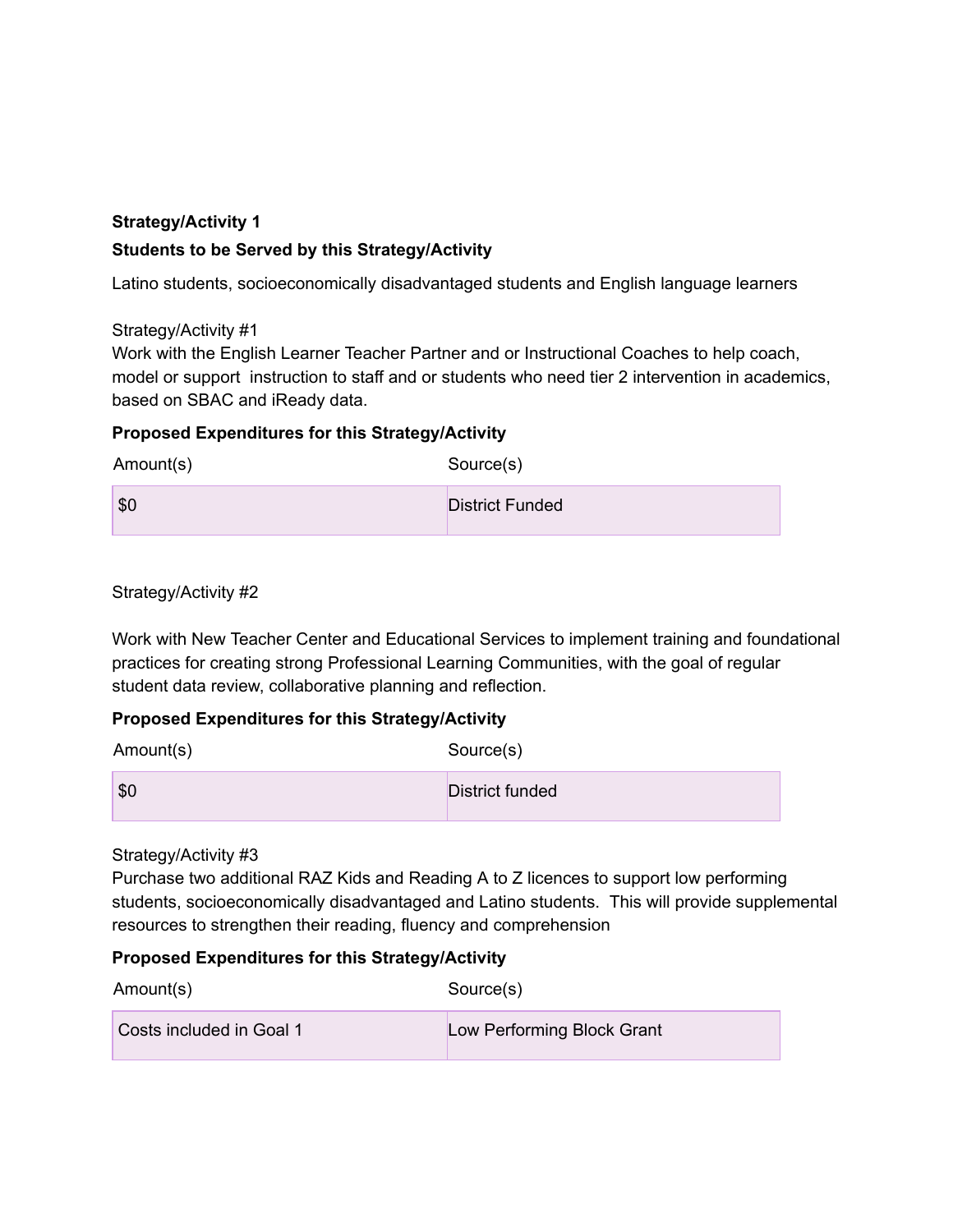#### **Goal 3**

We will provide an inclusive learning environment for students with disabilities to best support social, emotional and academic development.

#### **Identified Need**

As a site our data is showing that our students with disabilities are scoring lower than other student groups on the CA Dashboard as well as on SBAC data in both ELA and Math. Students with disabilities are orange on the CA Dashboard for suspensions.

| Metric/Indicator                                                                           | <b>Baseline/Actual Outcome</b>                                                                                                                                                                                                                                                                                                                                     | <b>Expected Outcome</b>                                                                                                                                                                          |
|--------------------------------------------------------------------------------------------|--------------------------------------------------------------------------------------------------------------------------------------------------------------------------------------------------------------------------------------------------------------------------------------------------------------------------------------------------------------------|--------------------------------------------------------------------------------------------------------------------------------------------------------------------------------------------------|
| <b>SBAC Meet or Exceed</b><br><b>Standards for Students with</b><br><b>Disabilities</b>    | <b>ELA</b><br>2015: 25%<br>2016: 16%<br>2017: 22%<br>2018: 22%<br>2019: 22%<br>2020: Test Not Administered<br>due to School<br>Closure/COVID-19<br>2021: No Data/COVID-19<br><b>Math</b><br>2015: 16%<br>2016: 28%<br>2017: 30%<br>2018: 22%<br>2019: 28%<br>2019-2020: Test Not<br><b>Administered due to School</b><br>Closure/COVID19<br>2021: No Data/COVID-19 | Increase the CAASPP SBAC<br>percent of students with<br>disabilities student group<br>meeting or exceeding<br>standards by 8-10% higher<br>than the prior year in ELA<br>and Math in grades 3-6. |
| <b>CA Dashboard Chronic</b><br>Absenteeism Levels for<br><b>Students with Disabilities</b> | 2018: Green 7.7% Chronically<br>Absent<br>2019: Orange 8.8% Chronically<br>Absent<br>2020: No Data/COVID-19<br>2021: No Data/COVID-19                                                                                                                                                                                                                              | Move two levels on<br>dashboard and reduce rate<br>5-8% for chronic absences                                                                                                                     |
| <b>CA Dashboard Suspension</b><br>Levels for Students with                                 | 2017: Blue, 0% Suspended at<br>Least Once                                                                                                                                                                                                                                                                                                                          | Increase Dashboard level<br>from Orange to Yellow and                                                                                                                                            |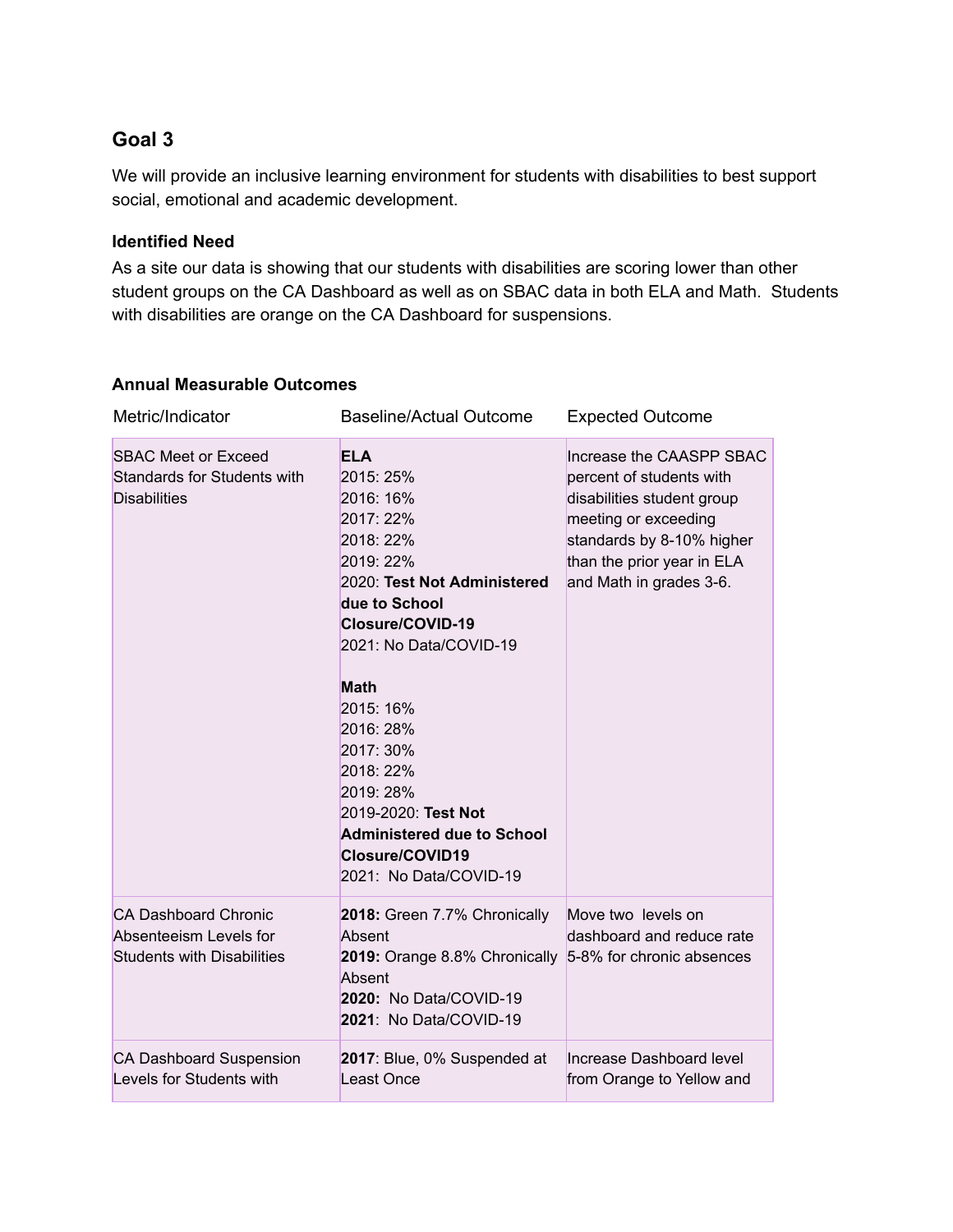| <b>Disabilities</b>                      | <b>2018: Orange, 2.6%</b><br><b>Suspended at Least Once</b><br>2019: Orange, 2.9% Suspended<br>at Least Once<br><b>2020: No Data/COVID-19</b><br><b>2021: No Data/ COVID-19</b>                                                                                                                                                                                              | reduce percent suspended<br>back to 0%                                        |
|------------------------------------------|------------------------------------------------------------------------------------------------------------------------------------------------------------------------------------------------------------------------------------------------------------------------------------------------------------------------------------------------------------------------------|-------------------------------------------------------------------------------|
| Least Restrictive Environment<br>Targets | <b>2018-19:</b> Target met: 100% of<br>students with disabilities in Gen<br>Ed at least 80% of their day.<br>2019-2020: Target met: 100% of Review Measure of the<br>students with disabilities in Gen amount of service on an IEP.<br>Ed at least 82% of their day.<br>2020-2021: Target met: 100% of<br>students with disabilities in Gen<br>Ed at least 80% of their day. | We will continue to meet the<br>State targets on the<br>Performance Indicator |

#### **Students to be Served by this Strategy/Activity**

Students with Disabilities and potential students at risk for special education identification

#### Strategy/Activity

Hold weekly site support staff meetings that include the principal, resource teacher, speech and language pathologist, psychologist, and social worker interns. The focus of the meeting is to discuss and give updates on upcoming IEPs, services and potential students at risk for special education identification. There is much conversation about students who need tier 2 interventions and strategies. The goal is to provide intervention early.

#### **Proposed Expenditures for this Strategy/Activity**

| Amount(s) | Source(s)                                  |
|-----------|--------------------------------------------|
| \$0       | No site cost associated with this strategy |

#### **Strategy/Activity 2**

#### **Students to be Served by this Strategy/Activity**

Students with Disabilities and potential students at risk for special education identification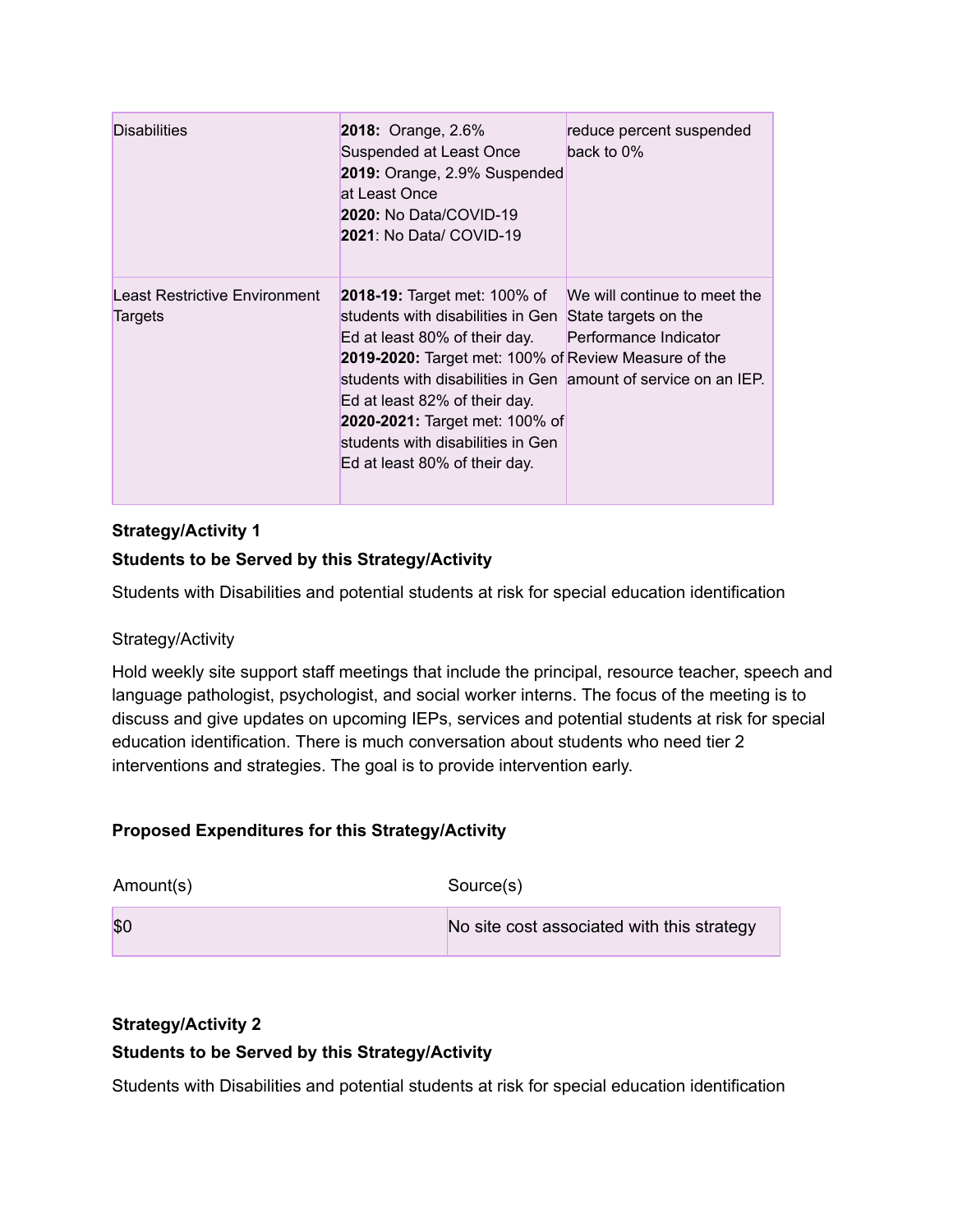As needed, hold support staff extension meetings that include everyone on support staff in addition to general education teachers who sign up. The focus of the meeting is to discuss potential students at risk and to give strategies, support and input for general education teachers. There is much conversation about students who need intervention and strategies. The goal is to provide intervention early.

#### **Proposed Expenditures for this Strategy/Activity**

| Amount(s) | Source(s)                                  |
|-----------|--------------------------------------------|
| \$0       | No site cost associated with this strategy |

#### **Strategy/Activity 3**

#### **Students to be Served by this Strategy/Activity**

Students with Disabilities

#### Strategy/Activity

Communication regarding needs, goals, strategies, and updates for students with disabilities is a focus at Ledesma. IEP meetings always have a general education teacher, parent or guardian and all members of the team present. Ensuring all members of the IEP team are present inorder to support students is a priority. Case managers ensure that all teachers who have students with IEPs, BSP or other individualized plans clearly understand the goals, interventions and who the team is for the child. Case managers and the psychologist make time in their schedule to meet and connect with general education teachers to scaffold and provide relevance to the student's curriculum within the classroom. Inclusion is a big goal of all students with disabilities at Ledesma. This collaboration ensures that the transition for students between resource support time and the general education classroom is smoother because the work is related.

#### **Proposed Expenditures for this Strategy/Activity**

| Amount(s) | Source(s)                                  |
|-----------|--------------------------------------------|
| \$0       | No site cost associated with this strategy |

#### **Strategy/Activity 4 Students to be Served by this Strategy/Activity**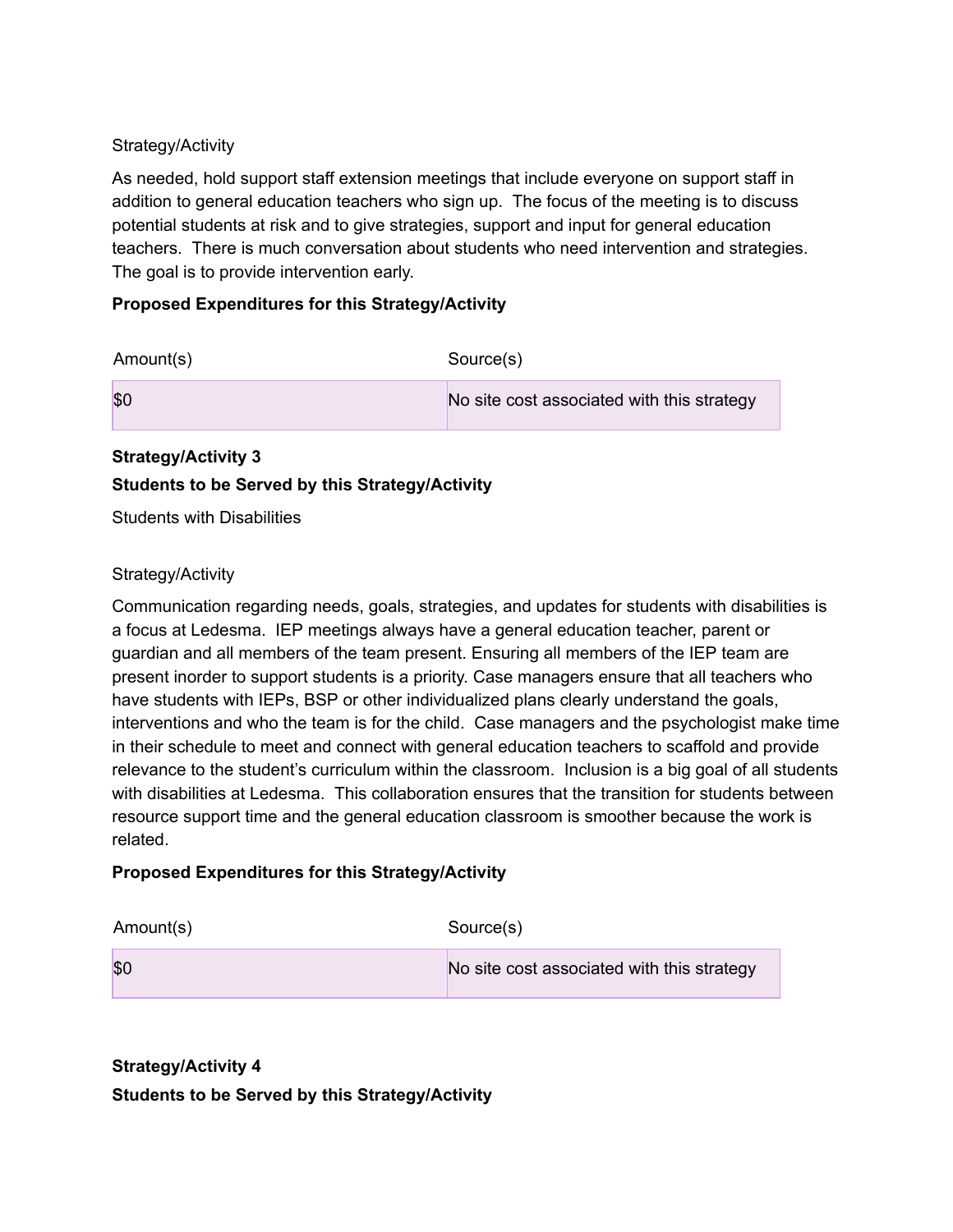#### Students with Disabilities

#### Strategy/Activity

Resource teachers utilize supplementary and intervention curriculum materials to support core instruction for students with disabilities. Supplementary curriculum includes: Newsela, Freckles, Reflex, additional Reading A to Z licences, alternative seating, fidget items, and other sensory materials that support student engagement and learning.

#### **Proposed Expenditures for this Strategy/Activity**

| Amount(s)   | Source(s)                                                        |
|-------------|------------------------------------------------------------------|
| \$0 to site | Reading A to Z licence costs in Goal 1<br>Newsela cost in Goal 1 |
| \$0 to site | Freckles and Reflex: Home and School<br>Club Purchased           |

#### **Goal 4**

Students will use technology to master the 21st Century Skills of collaboration, communication, critical thinking and creativity. Oak Grove will provide innovative strategies with support for technology implementation that would enhance student learning of core academic subject knowledge, and meet technology standards.

#### **Identified Need**

*We have some teachers who implement technology as a center or use it more as a separate resource outside of CCSS Instruction. We need to continue to identify those teachers and classes to provide the professional development and coaching they need to ensure equal access to the technology tools and standards. As technology becomes a more and more* significant part of everyday life, it's also apparent that it's here to stay in the world of education. *Mobile devices, online solutions, and the plethora of apps for education are helping teachers and students deepen learning and collaborate in the classroom. However, this increasing use of technology can pose a challenge for students who don't have access to devices or an Internet connection at home. They're often left at a disadvantage in comparison to students with access to the wealth of information that technology offers, and in turn, the economic divide in education increases. In today's always-on world, no student should be put at a disadvantage because of*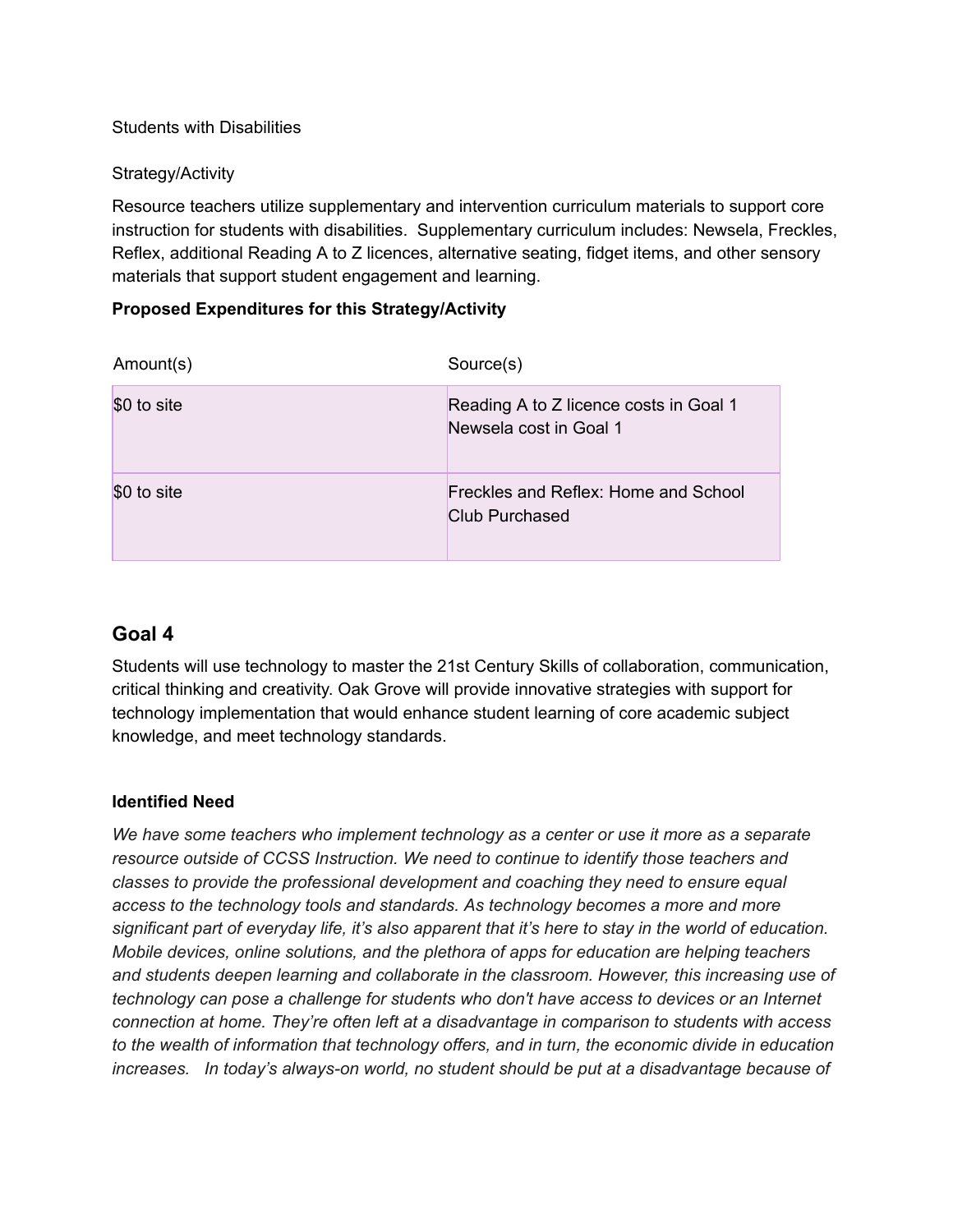*difficulties accessing technology. English language learners' experience with technology can vary greatly from one student to the next. Some students may have never used a computer.*

*These additional needs have surfaced in response to the COVID pandemic as they relate to students using technology to master the 21st Century Skills of collaboration, communication, critical thinking and creativity:*

- *● Digital citizenship to ensure safe, appropriate use of technology*
- *● Structured support in utilizing edtech and technology to showcase 4 C's skills in presentations, projects, and daily classwork*

**Learning Need:** We will need to maintain 1:1 chromebook and hotspot support for students and families. We will also need to address issues of digital citizenship and training for the use of all the new digital learning tools and platforms (G-suite, Jamboard, Screencastify, Adobe Enterprise, Nearpod, Flipgrid,etc.)

| Metric/Indicator                                                                                                         | <b>Baseline/Actual Outcome</b>                                                                                                                                                                                                                              | <b>Expected Outcome</b>                                                                              |
|--------------------------------------------------------------------------------------------------------------------------|-------------------------------------------------------------------------------------------------------------------------------------------------------------------------------------------------------------------------------------------------------------|------------------------------------------------------------------------------------------------------|
| <b>District Technology Survey:</b><br>Daily Technology Usage                                                             | 2018-19:<br>60% of 3-6th grades responded<br>daily<br>2019-2020:<br>79% of 3rd-6th grades<br>responded daily<br>2020-2021:<br>No Data/Available                                                                                                             | 95% of the students<br>responding will indicate that<br>they utilize technology daily.               |
| District Technology Survey:<br>How often does your class talk<br>about being respectful,<br>responsible and safe online? | 2018-19:<br>14% of 3-6th graders responded responding will indicate that<br>that they discuss monthly how<br>to be safe, respectful and<br>responsible online<br>2019-2020:<br>45% of 3rd-6th grades<br>responded weekly<br>2020-2021:<br>No Data/Available | 95% of the students<br>monthly they discuss how to<br>be safe, respectful and<br>responsible online. |
| <b>SBAC Participation Rates</b>                                                                                          | 2018-19: 96%<br>2019-2020:                                                                                                                                                                                                                                  | We will continue to monitor to<br>ensure that 95% of all<br>students will participate in             |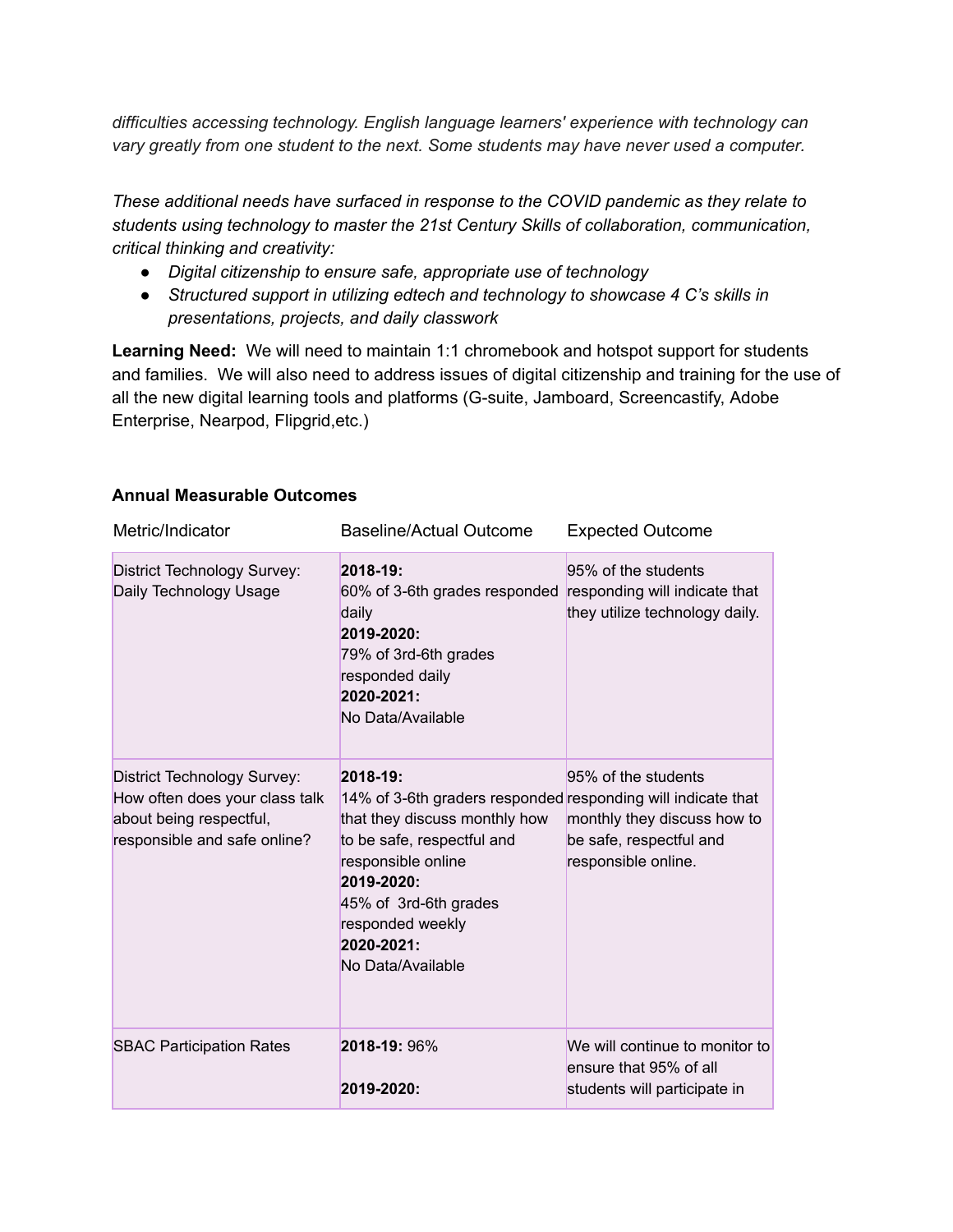| <b>Test Not Administered due to CAASPP Testing on the</b><br><b>School Closure/COVID19</b> | Chromebooks and laptops. |
|--------------------------------------------------------------------------------------------|--------------------------|
| 2020-2021: No Data/Test Not<br><b>Administered due to</b><br>COVID-19                      |                          |

*Teachers will use additional staff development and grade level collaboration opportunities to develop skills to meet students' technology needs as they return back to a full in-person learning model after a year-and-a-half of distance or hybrid learning. To address learning needs or foundational skill gaps for students in technology proficiency, professional development/training/planning time/interventions/etc. will be provided for teachers in grades K-6 with the goals of increasing comfort and proficiency with edtech integration.*

#### **Strategy/Activity 1**

#### **Students to be Served by this Strategy/Activity**

All Students

#### Strategy/Activity

Purchase technology equipment for classrooms to maintain a site standard of one chromebook cart, a LCD projector, document camera and speakers in each classroom, including the resource specialist's room and service agreements for technology equipment that provides academic support to students. .

#### **Proposed Expenditures for this Strategy/Activity**

| Amount(s)   | Source(s)                                                         |
|-------------|-------------------------------------------------------------------|
| \$10,650    | <b>LCFF</b>                                                       |
| \$0 to site | Home and School Club Supplements the<br>remainder of costs needed |

#### **Strategy/Activity 2**

#### **Students to be Served by this Strategy/Activity**

All Students, specifically targeting 5th and 6th graders

Strategy/Activity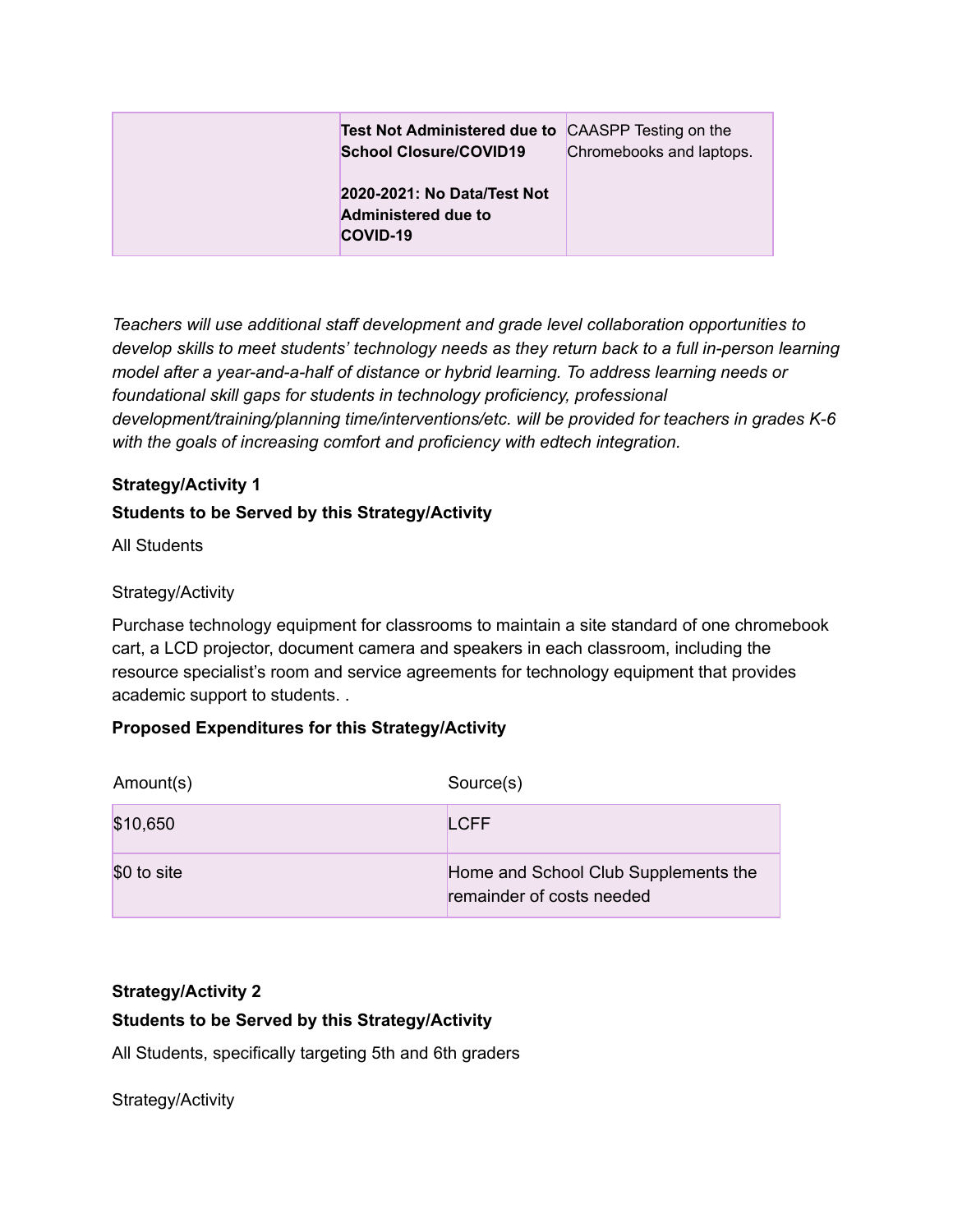Reach out to community and resources such as the San Jose Police Department "Team Kids" division, our district Educational Technology coach to receive lessons, training and assemblies to talk about safe and respectful online practices. Additionally, all students receive PBIS lessons around safe, respectful and responsible technology use.

#### **Proposed Expenditures for this Strategy/Activity**

| Amount(s) | Source(s)                                                 |
|-----------|-----------------------------------------------------------|
| \$C       | District provided resources or free<br>community resource |

#### **Strategy/Activity 3**

Hand out and distribute district provided chromebooks and hotspots. Continue outreach to vulnerable families to check in on connectivity and device useability. Promote the use of EdTech office hours, EdTech staff meetings, and IT Help Desk (for families). Provide office hours and contact information to support families with tech needs.

#### **Students to be Served by this Strategy/Activity**

All Students

#### **Proposed Expenditures for this Strategy/Activity**

| Amount(s) | Source(s)              |
|-----------|------------------------|
| \$0       | <b>District Funded</b> |

#### **Goal 5**

School and classroom environments support learning, creativity, safety, and engagement.

#### **Identified Need**

*For chronic absenteeism, Foster youth, students with disabilities, homeless, English learners, Pacific Islander, and students with two races or more are identified as red or orange through the California Dashboard.*

*For suspensions, Foster youth, students with disabilities, homeless, Pacific Islander, African American and students with two races or more are identified as red or orange through the California Dashboard.*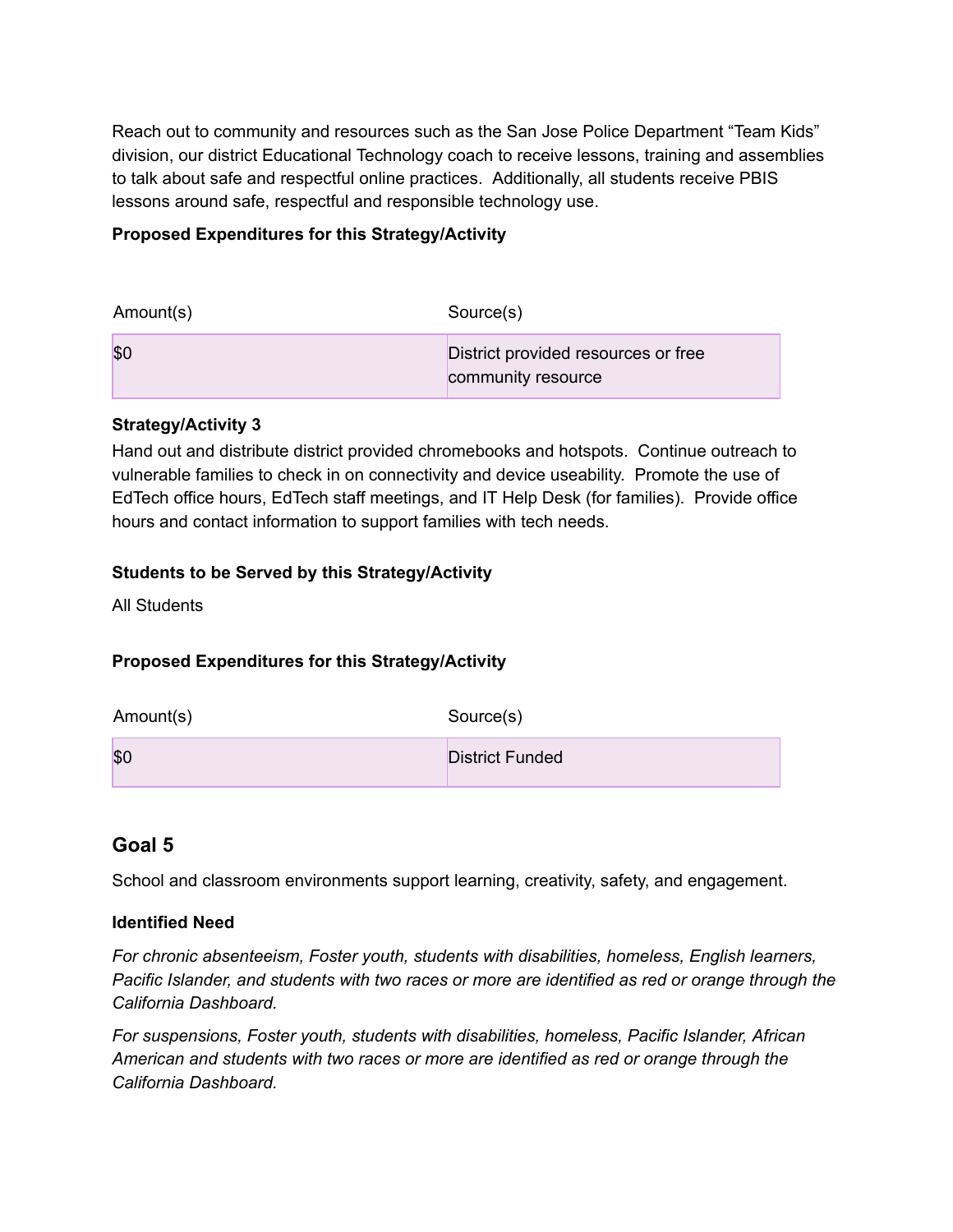*Amongst these student groups, our district is identified for Differentiated Assistance for Foster Youth, Homeless and students with disabilities due to their progress with chronic absenteeism, suspensions, and academics.*

*These additional needs have surfaced in response to the COVID pandemic as they relate to providing school and classroom environments that support learning, creativity, safety, and engagement:*

- *● Opportunity for structured socio-emotional supports in all grades, K-6*
- *● Structured activities that enable students to establish voice and ownership of their classroom space, as they return to in-person learning*

**Learning Need***:* PD for the online platforms that we already have but aren't using fully (studies weekly, NewsELA, RAZ-Kids, GoNoodle, Nearpod and Common Sense Media), time for sorting through those platforms to curate engaging, whole-child curriculum. Special focus will be placed on trauma informed practice, engagement, and student empowerment. Increased need for social-emotional support, mental health support, and positive identity development

| Metric/Indicator                           | <b>Baseline/Actual Outcome</b>                                                                                                                                                                                                                                                            | <b>Expected Outcome</b>                                                                                                                                                                        |
|--------------------------------------------|-------------------------------------------------------------------------------------------------------------------------------------------------------------------------------------------------------------------------------------------------------------------------------------------|------------------------------------------------------------------------------------------------------------------------------------------------------------------------------------------------|
| Dashboard Chronic<br>Absenteeism Indicator | <b>All Students</b><br>2018: Green<br>$2019:$ Yellow<br>2020: No Data/COVID-19<br>Socioeconomically<br><b>Disadvantaged Students</b><br>2018: Yellow<br>2019: Green<br>2020: No Data/COVID-19                                                                                             | For chronic absenteeism,<br>improve one level for all<br>students (yellow to green)<br>and socioeconomically<br>disadvantaged students<br>(from green to blue) on the<br>California Dashboard. |
| Suspension and Expulsion<br>Rates          | <b>All Students</b><br>2018: Yellow<br>$2019:$ Green<br>2020: No Data/COVID-19<br><b>Foster Youth</b><br>2018: Does not meet the state<br>reporting requirements<br>2019: Does not meet the state<br>reporting requirements<br>2020: No Data/COVID-19<br>Socio Economics:<br>2018: Orange | For suspensions, improve<br>one lever for Foster Youth,<br>students with disabilities,<br>homeless, and students with<br>two races or more through<br>The California Dashboard.                |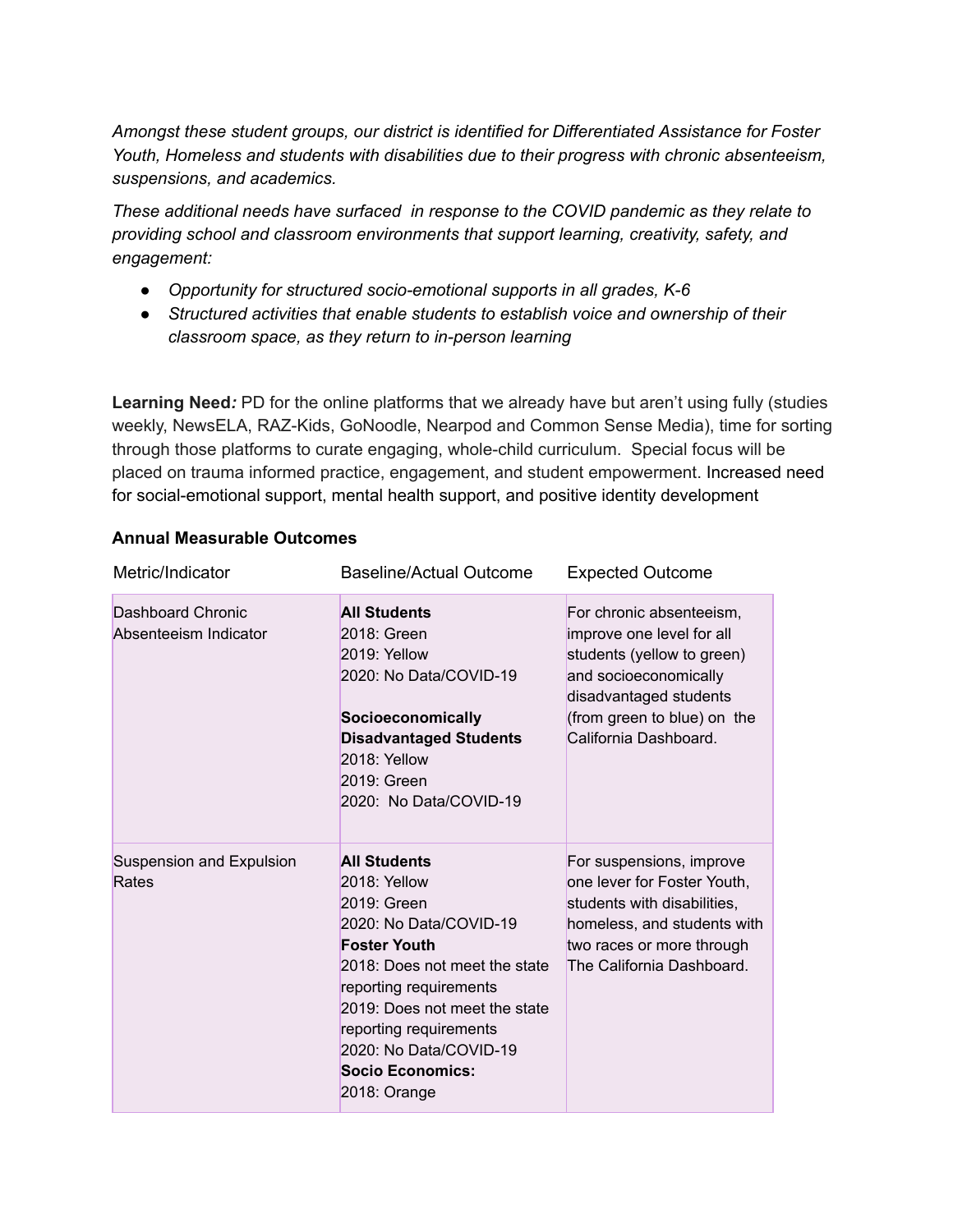|                        | 2019: Green<br>2020: No Data/COVID-19<br><b>Special Ed:</b><br>2018: Orange<br>2019: Orange<br>2020: No Data/COVID-19<br>Hispanic:<br>2018: Orange<br>2019: Green<br>2020: No Data/COVID-19<br>Two or More Races:<br>2018: Orange<br>2019: Blue<br>2020: No Data/COVID-19                                                                                                                                                                                |                                                                                                                              |
|------------------------|----------------------------------------------------------------------------------------------------------------------------------------------------------------------------------------------------------------------------------------------------------------------------------------------------------------------------------------------------------------------------------------------------------------------------------------------------------|------------------------------------------------------------------------------------------------------------------------------|
| <b>Attendance Rate</b> | <b>Monthly Attendance Rate</b><br><b>All Students:</b><br>2017-18: 97.05%<br>2018-19: Maintained a 96.7%<br>rate for each month<br>August-June<br>2019-2020: Maintained a<br>96.02% rate for each month<br>August-March<br>2020-2021: Maintained a<br>97.72% rate for each month<br>August-March                                                                                                                                                         | Maintain a 98% attendance<br>rate for all students in each<br>month August-June.                                             |
| CA Healthy Kids Survey | 2016:<br>88% of the students that took<br>the CAA Healthy Kids Survey<br>shared that they perceive school climate by 12% on the<br>to be safe.<br>2019:<br>88% of the students that took<br>the CAA Healthy Kids Survey<br>shared that they perceive school<br>to be safe.<br>2020:<br>96% of the students that took<br>the CAA Healthy Kids Survey<br>shared that they perceive school<br>to be safe.<br>2021:<br>No Data/COVID-19 Distance<br>Learning | Increase the percent of<br>students reporting feeling<br>safe within a positive school<br>California Healthy Kids<br>Survey. |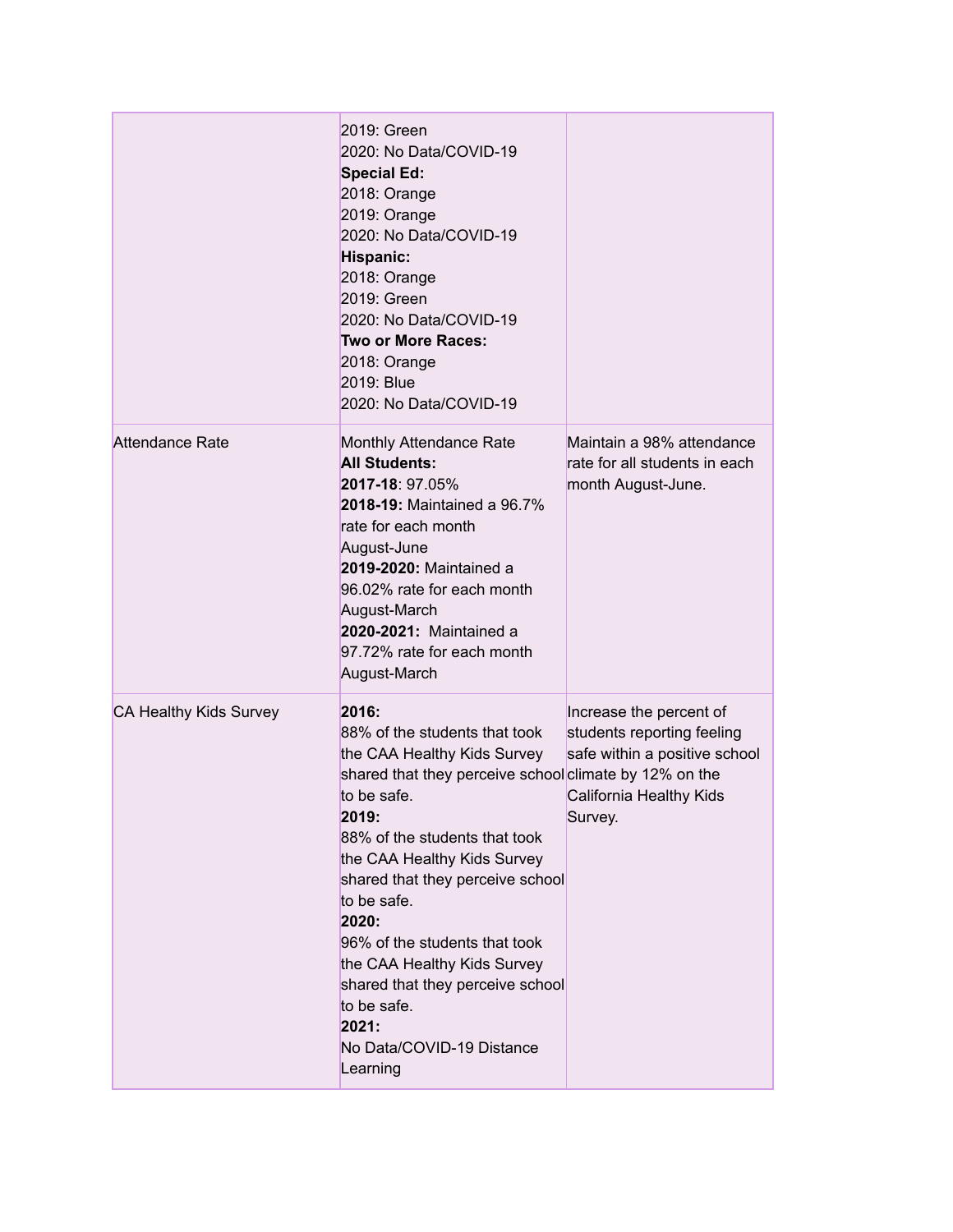| PBIS Team Implementation<br><b>Checklist</b> | 2019:<br>75% Overall Implementation<br>50% Classroom Behavior<br><b>Support Systems</b> | Continue to monitor PBIS<br>implementation to increase to<br>a minimum of 90% overall<br>implementation and<br><b>Classroom Behavior Support</b> |
|----------------------------------------------|-----------------------------------------------------------------------------------------|--------------------------------------------------------------------------------------------------------------------------------------------------|
|                                              | 2020:                                                                                   | Systems.                                                                                                                                         |
|                                              | 80% Overall Implementation                                                              |                                                                                                                                                  |
|                                              | 60% Classroom Behavior                                                                  |                                                                                                                                                  |
|                                              | <b>Support Systems</b>                                                                  |                                                                                                                                                  |
|                                              | 2021:No Data/Covid-19                                                                   |                                                                                                                                                  |
| Nearpod Usage/Socio                          | 2020/2021:                                                                              | Teachers will assign and/or                                                                                                                      |
| <b>Emotional Check Ins</b>                   | 15 out of 21 teachers have used teach at least one                                      |                                                                                                                                                  |
|                                              | Nearpod one time with class                                                             | social-emotional lesson a                                                                                                                        |
|                                              |                                                                                         | week with their class.                                                                                                                           |
|                                              |                                                                                         |                                                                                                                                                  |
|                                              |                                                                                         |                                                                                                                                                  |
|                                              |                                                                                         |                                                                                                                                                  |

*Teachers will use additional structured SEL-based class time activities to meet students' behavior, engagement or safety needs as they return back to a full in-person learning model after a year-and-a-half of distance or hybrid learning. To address socio-emotional needs, we will provide daily morning meetings with the goals of increasing student voice and sense of belonging.*

#### **Strategy/Activity 1**

#### **Students to be Served by this Strategy/Activity**

All students, students with disabilities, english learners, foster youth or socioeconomically disadvantaged (SED) students will be served.

#### Strategy/Activity

*Implement, monitor, and provide professional development to site teams on the main tenets and practices of (PBIS) Positive Behavioral Interventions and Supports.*

*Three days of Tier III training will be provided for all support staff and one general education teacher at school.*

*Provide staff with opportunities to attend Conferences, PD, or trainings that relate to supporting* All students, students with disabilities, english learners, foster youth or socioeconomically disadvantaged (SED) students

*Develop a PBIS Mentor at site to support the implementation through data analysis.*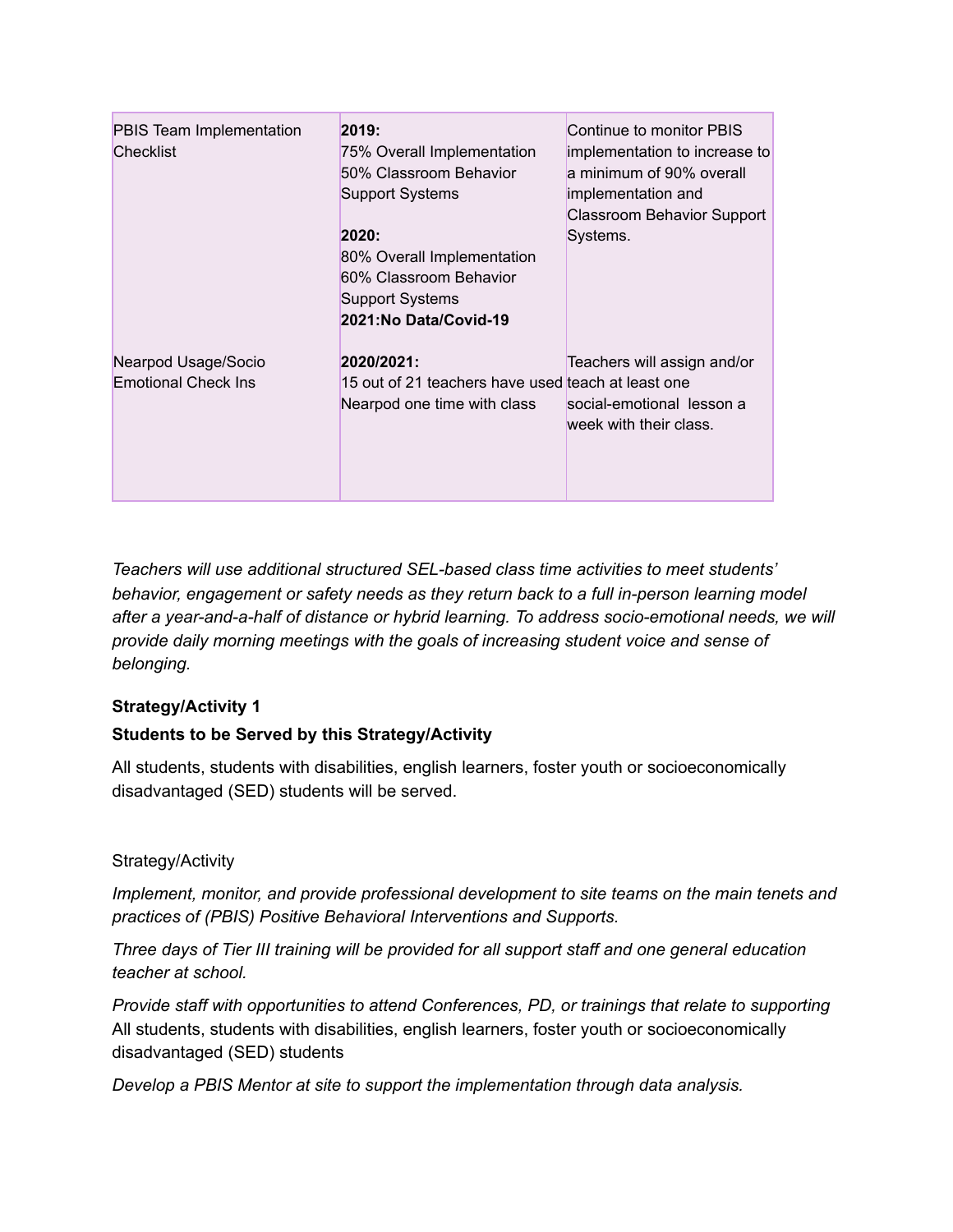#### **Proposed Expenditures for this Strategy/Activity**

| Amount(s) | Source(s)                                                 |
|-----------|-----------------------------------------------------------|
| \$0       | District provided resources or free<br>community resource |
| \$0       | Low Performing Block Grant<br>Included in Goal 1          |

#### **Strategy/Activity 2**

#### **Students to be Served by this Strategy/Activity**

All students, students with disabilities, english learners, foster youth or socioeconomically disadvantaged (SED) students will be served.

#### Strategy/Activity

*Implement, monitor, and provide attendance Interventions and Supports to all families with an emphasis on students with disabilities, english learners, foster youth or socioeconomically disadvantaged (SED).*

*Monitor attendance rates monthly. Community outreach to families that have chronic absences as shown in monthly attendance reports. Personally invite families to Super Saturday Attendance Recovery Classes.*

*Provide one Professional development to the Lead Super Saturday Attendance Recovery teachers. Share monthly attendance reports with staff, parents and community members during school monthly meetings.*

*Develop 1-2 Super Saturday Attendance Recovery Lead Teacher(s) at site to support the implementation through data analysis.*

#### **Proposed Expenditures for this Strategy/Activity**

| Amount(s) | Source(s)                                                 |
|-----------|-----------------------------------------------------------|
| \$0       | District provided resources or free<br>community resource |

#### **Strategy/Activity 3**

Support provided by district and community resources such as Community Liaison, social workers and mental health counselors. Train staff and families on how to access the mental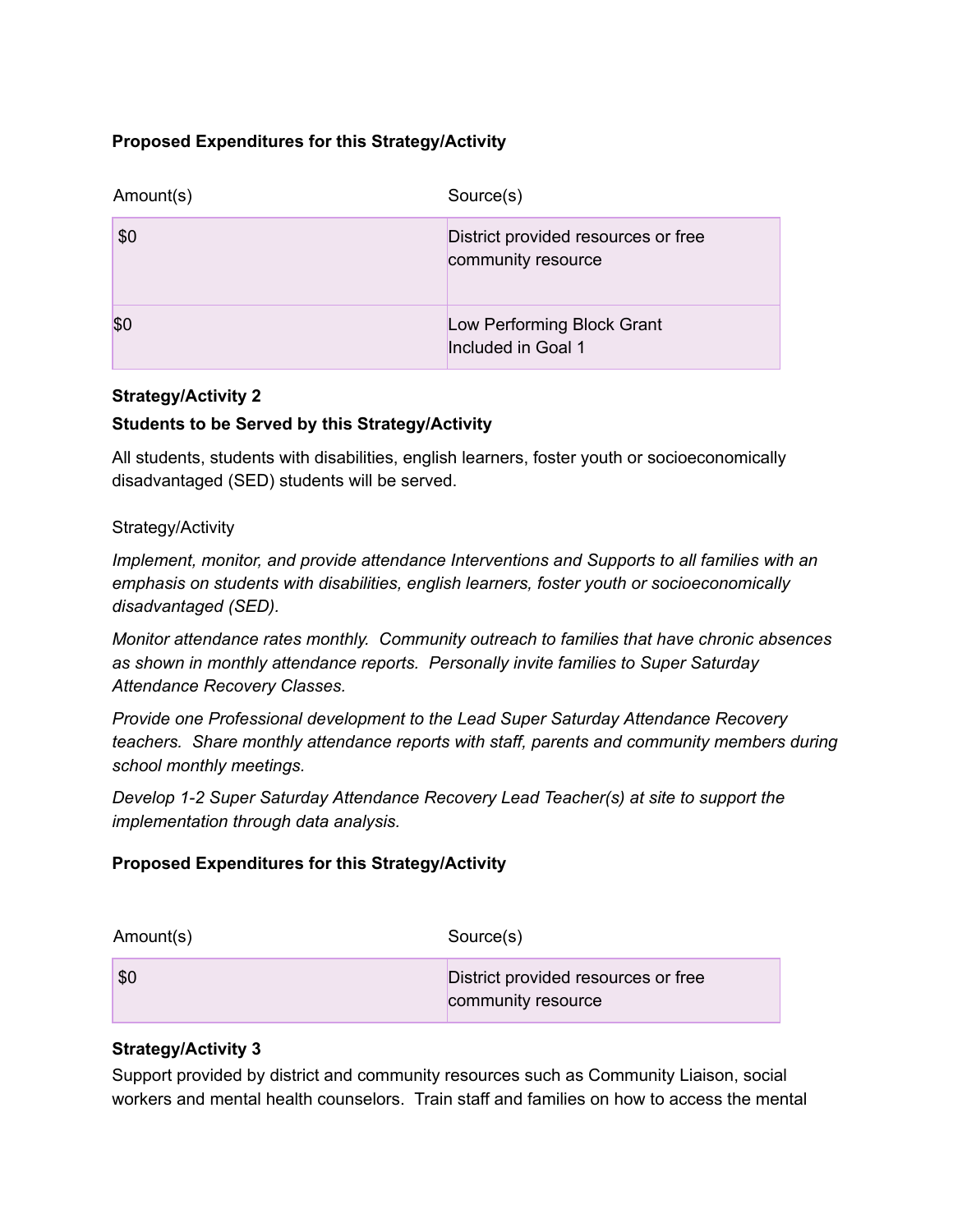health referral forms. Students needing extra social and/or emotional support can be referred to the school Mental Health Counselor.

#### **Students to be Served by this Strategy/Activity**

All Students

#### **Proposed Expenditures for this Strategy/Activity**

Amount(s) Source(s)

**\$0** District Funded

#### **Goal 6**

We will actively engage families and community members in supporting the implementation of CCSS instruction, and providing input to program decisions.

Our school community will use additional Parent Square posts to actively engage families and community members after a year-and-a-half of distance or hybrid learning. To address communication needs, we will develop a weekly newsletter called the Ledesma Ledger with the goal of increasing consistent parental engagement.

#### **Identified Need**

*Ledesma has low attendance at the school level, parent groups such as School Site Council, HABLA, African American Koffee Klatch, and SELAC meetings. We see less than 50% consistent representation at various parent meetings and school events.*

*The average visits to school website and social media pages is monthly. Our goal is weekly.*

*80% of respondents on the CA Healthy Kids Parent Survey in 2018-2019 stated they had attended a school or class event.* 99% of parents strongly agree or agree that the school keeps them well-informed about school activities. *The area the stakeholders want to learn more about, according to this survey, is parent attendance and involvement at various school meetings, events and classroom events.*

*These additional needs have surfaced in response to the COVID pandemic as they relate to actively engaging families and community members in supporting the implementation of CCSS instruction, and providing input to program decisions:*

- *● Inconsistent community involvement and input in school business*
- *● Inconsistent parent communication*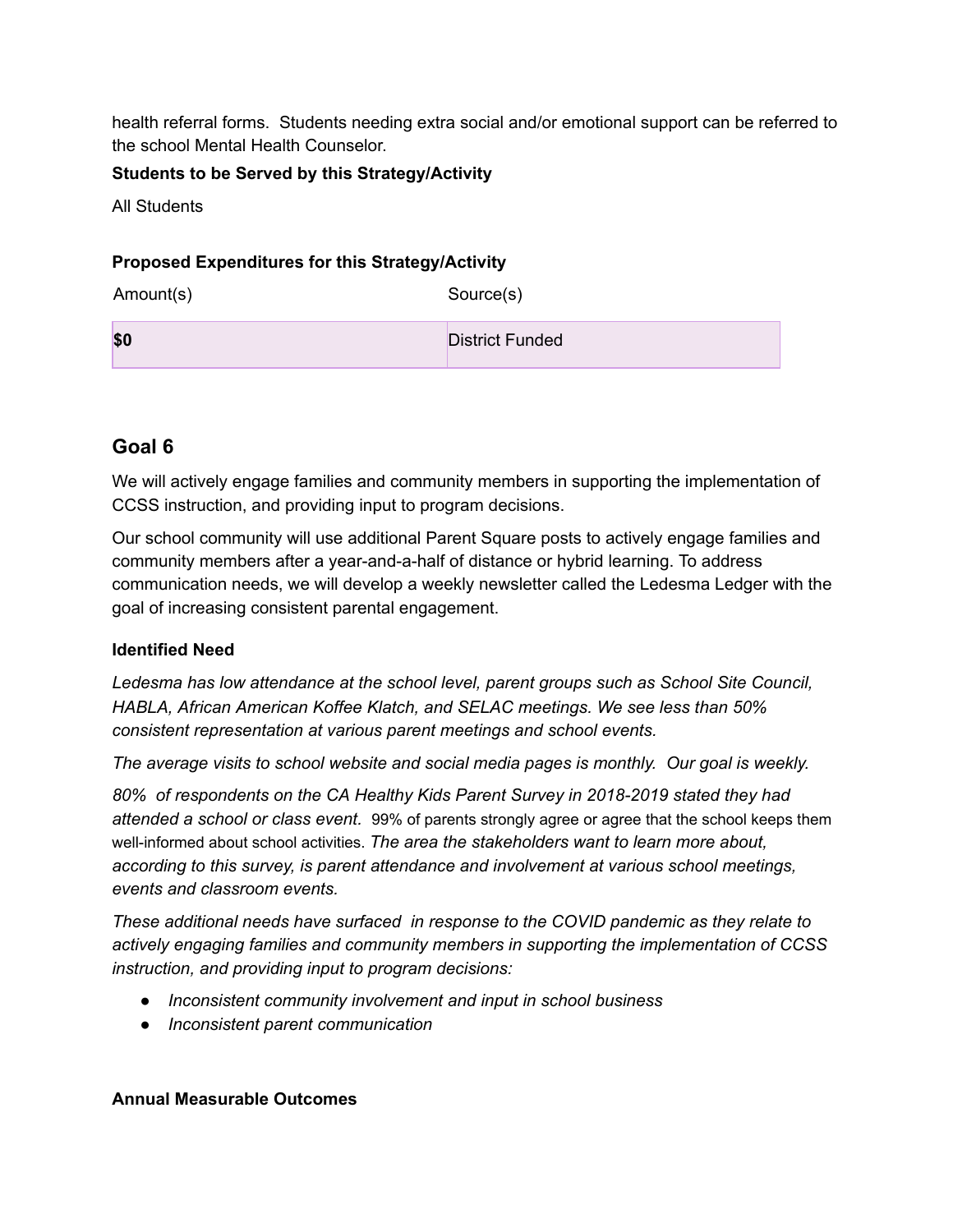Metric/Indicator Baseline/Actual Outcome Expected Outcome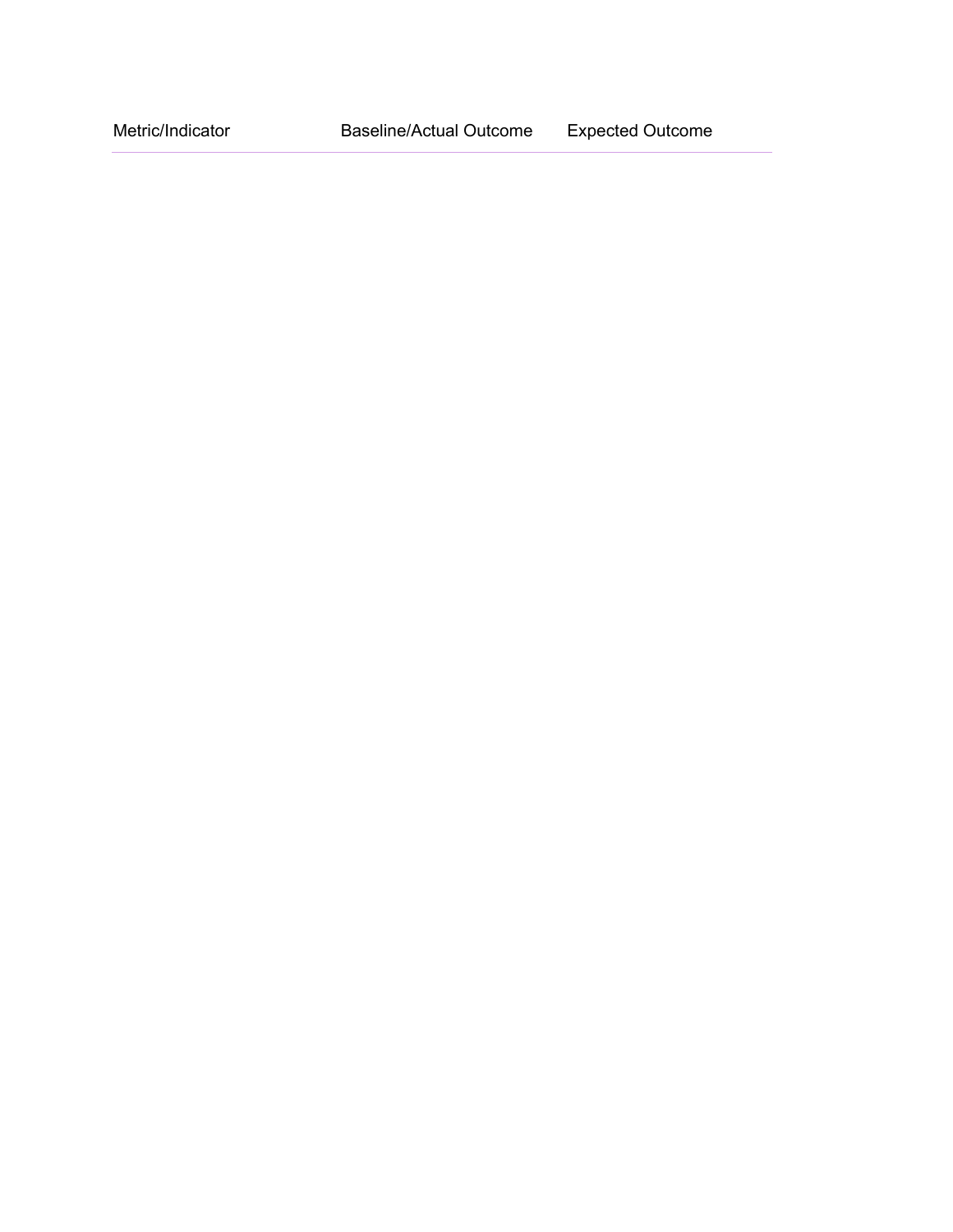| CA Healthy Kids' Annual Parent 2019:<br>Survey | 80% said yes they have<br>attended a school or class<br>event.<br>2020:<br>88% said yes they have<br>attended a school or class<br>Event.                                  | We will increase parent<br>attendance at school and<br>class events by 10%<br>We will increase parent<br>responses on the questions<br>below from the CA Healthy<br>Kids' Annual Parent Survey<br>to Strongly Agree and Agree |
|------------------------------------------------|----------------------------------------------------------------------------------------------------------------------------------------------------------------------------|-------------------------------------------------------------------------------------------------------------------------------------------------------------------------------------------------------------------------------|
|                                                | 2021: No Data/COVID-19<br>2019:<br>93% of parents strongly agree<br>or agree that they feel welcome<br>to participate at Ledesma.                                          | by 5% from the prior year.<br>*Parents feel welcome to<br>participate at the school                                                                                                                                           |
|                                                | 92% of parents strongly agree<br>or agree that school encourages be an active partner with<br>them to be an active partner<br>with the school in educating<br>their child. | * School encourages me to<br>school in educating my child                                                                                                                                                                     |
|                                                | 2020:<br>88% of parents strongly agree<br>or agree that they feel welcome<br>to participate at Ledesma.                                                                    |                                                                                                                                                                                                                               |
|                                                | 82% of parents strongly agree<br>or agree that school encourages<br>them to be an active partner<br>with the school in educating<br>their child.                           |                                                                                                                                                                                                                               |
|                                                | 2021:<br>91% of parents strongly agree<br>or agree that they feel welcome<br>to participate at Ledesma.                                                                    |                                                                                                                                                                                                                               |
|                                                | 95% of parents strongly agree<br>or agree that school encourages<br>them to be an active partner<br>with the school in educating<br>their child.                           |                                                                                                                                                                                                                               |
|                                                |                                                                                                                                                                            |                                                                                                                                                                                                                               |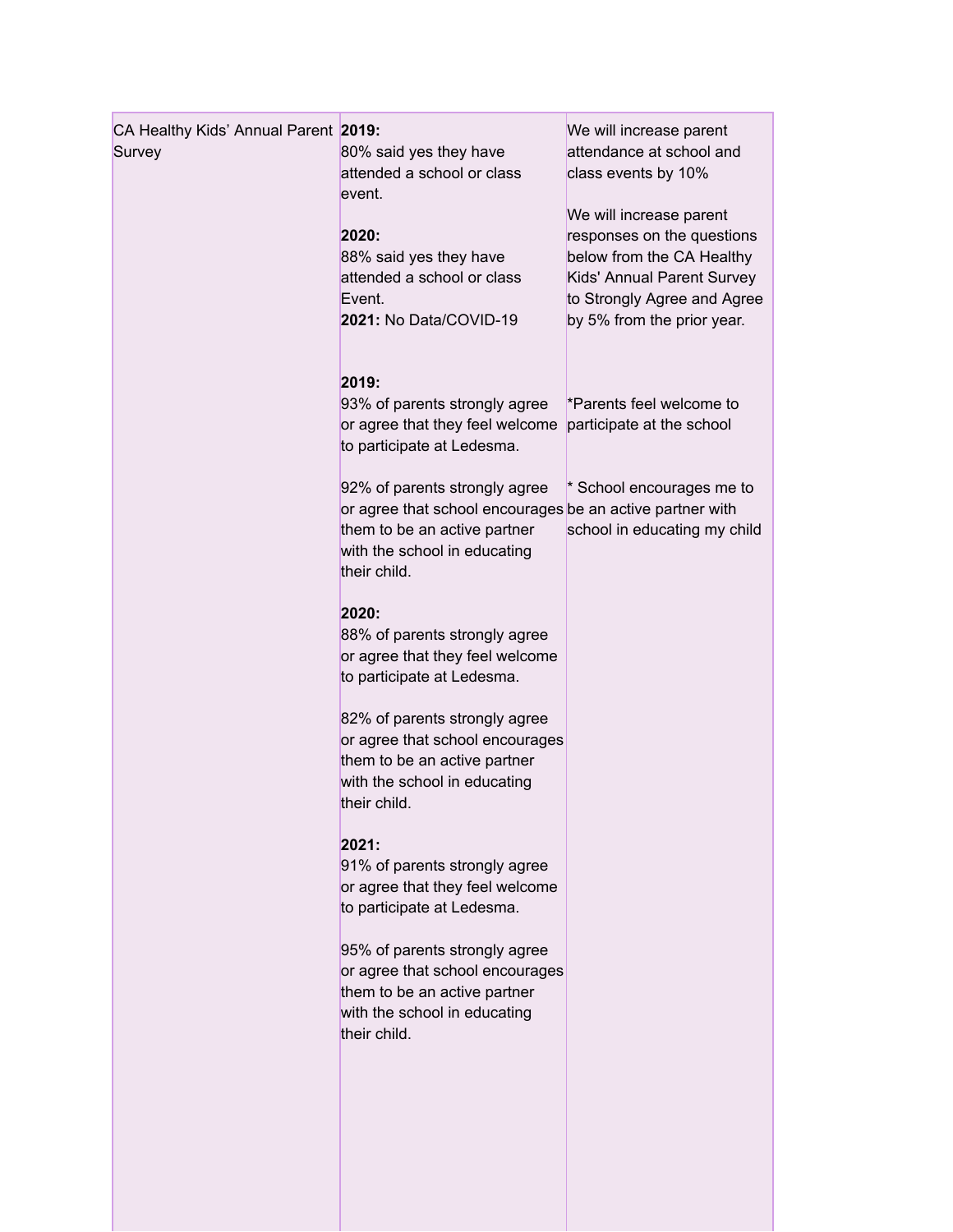|                               | 2019:<br>99% of parents strongly agree<br>or agree that the school keeps<br>them well-informed about school school keeps them<br>activities<br>2020 97% of parents strongly<br>agree or agree that the school<br>keeps them well-informed about<br>school activities<br>2021 100% of parents strongly<br>agree or agree that the school<br>keeps them well-informed about<br>school activities                                                                                                                                                                                                                                                                                                                                                                                                                                                   | *Maintain and increase by<br>1% of parents to strongly<br>agree or agree that the<br>well-informed about school                                                                                                              |
|-------------------------------|--------------------------------------------------------------------------------------------------------------------------------------------------------------------------------------------------------------------------------------------------------------------------------------------------------------------------------------------------------------------------------------------------------------------------------------------------------------------------------------------------------------------------------------------------------------------------------------------------------------------------------------------------------------------------------------------------------------------------------------------------------------------------------------------------------------------------------------------------|------------------------------------------------------------------------------------------------------------------------------------------------------------------------------------------------------------------------------|
| Attendance at Parent Meetings | 2019:<br>Sign in sheets from Parent<br>Meetings show less than 15% of meetings by another 10%.<br>parent attendance.<br>2020:<br>Sign in sheets from Parent<br>Meetings show less than 20% of meetings and monitor<br>parent attendance for school<br>site parent meetings.<br>Classrooms had an average of<br>80% attendance for grade level<br>and individual classroom<br>activities. There was over 90%<br>participation/attendance at<br>GATE parent meetings, Back to<br>School Night, Family Fun Nights<br>and Parent Teacher<br>Conferences.<br>2021:<br>Sign in sheets from Parent<br>Meetings show less than 45% of<br>parent attendance for school<br>site parent meetings.<br>No Data due to Distance<br>Learning Classrooms had an<br>average of 0% attendance for<br>grade level and individual<br>classroom activities. There was | We will increase parent<br>attendance at the district<br>We will continue to collect<br>Sign in sheets for all school<br>community involvement for<br>all school, grade level and<br>individual and classroom<br>activities. |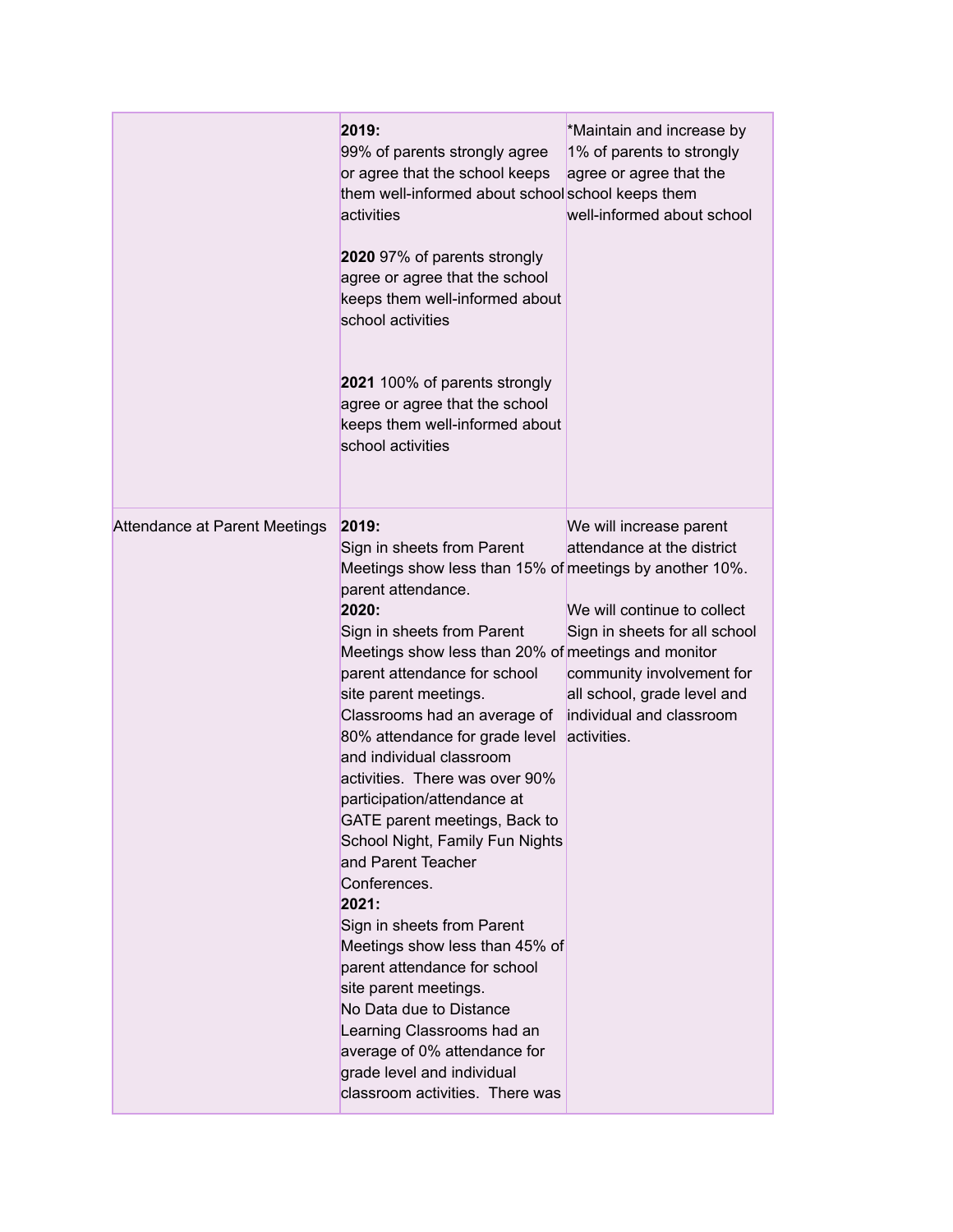|                                                  | over 90%<br>participation/attendance at<br>GATE parent meetings, No Data<br>for the following due to<br>COVID-19 and Distance<br>Learning: Back to School Night,<br><b>Family Fun Nights and Parent</b><br><b>Teacher Conferences.</b> |                                                                                                                                                      |
|--------------------------------------------------|----------------------------------------------------------------------------------------------------------------------------------------------------------------------------------------------------------------------------------------|------------------------------------------------------------------------------------------------------------------------------------------------------|
| Parent Email Subscriptions to<br>Infinite Campus | 2019:<br>99% of families have correct<br>email on file.<br>2020:<br>100% of families have correct<br>email on file.<br>2021:<br>100% of families have correct<br>email on file                                                         | We will continue to maintain<br>parent subscriptions (ie<br>email) to our school SIS<br>system to maintain 100%<br>email subscription at<br>Ledesma. |

#### **Students to be Served by this Strategy/Activity**

All students, with a focus on students with disabilities and english learners.

#### Strategy/Activity

*Inform families with all the dates and agendas for various parent meetings. Provide families with information in their primary language so they have access to the information for various parent meetings. Post all dates for parent meetings and school events on Parent Square, the school website, electronic marquee, school wide announcements, and principal newsletters.*

#### **Proposed Expenditures for this Strategy/Activity**

| Amount(s) | Source(s)                                                 |
|-----------|-----------------------------------------------------------|
| \$0       | District provided resources or free<br>community resource |

**Strategy/Activity 2**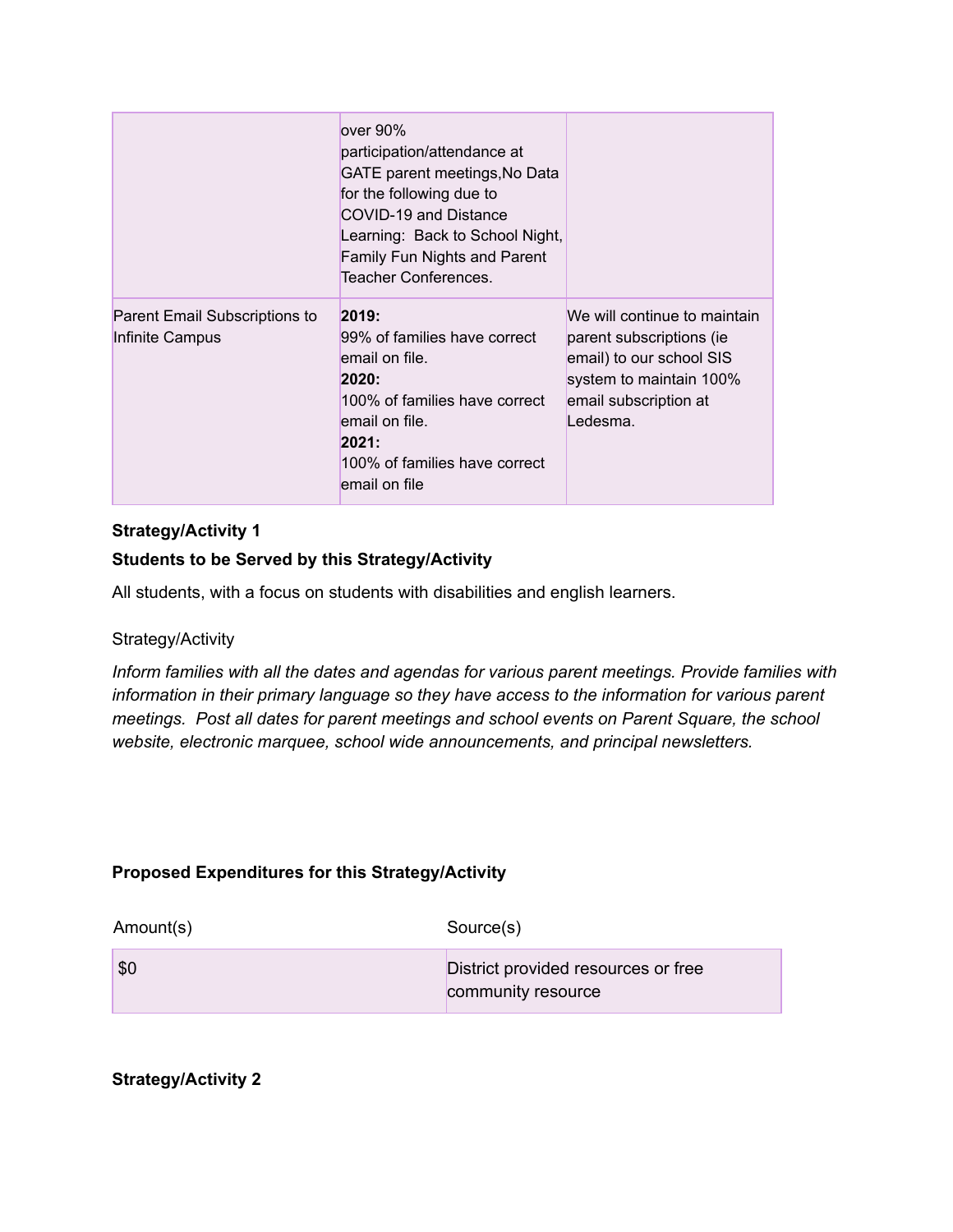#### **Students to be Served by this Strategy/Activity**

All students

#### Strategy/Activity

*School secretary and principal will work closely to ensure that our student information system is current and clean. School secretary and principal will monitor the student information system weekly through data reports as well as data from weekly phone, email and text communications to families.*

#### **Proposed Expenditures for this Strategy/Activity**

| Amount(s) | Source(s)                                                 |
|-----------|-----------------------------------------------------------|
| \$C       | District provided resources or free<br>community resource |

#### **Strategy/Activity 3**

#### **Students to be Served by this Strategy/Activity**

All students, with a focus on students with disabilities and English learners.

#### Strategy/Activity

*Inform families with all the dates and agendas for various parent meetings. Provide families with information in their primary language so they have access to the information for various parent meetings.*

- *- Parent Information Nights on topics relevant to parenting and student success*
- *- GATE information nights about the program in grades 4-6*
- *- Family Life Education Night in grades 5 and 7*

*- SEAL workshops and gallery walks about the strategies, curriculum and home connection -Adult ESL class offerings*

#### **Proposed Expenditures for this Strategy/Activity**

| Amount(s) | Source(s)                                                 |
|-----------|-----------------------------------------------------------|
| \$C       | District provided resources or free<br>community resource |

**Strategy/Activity 4**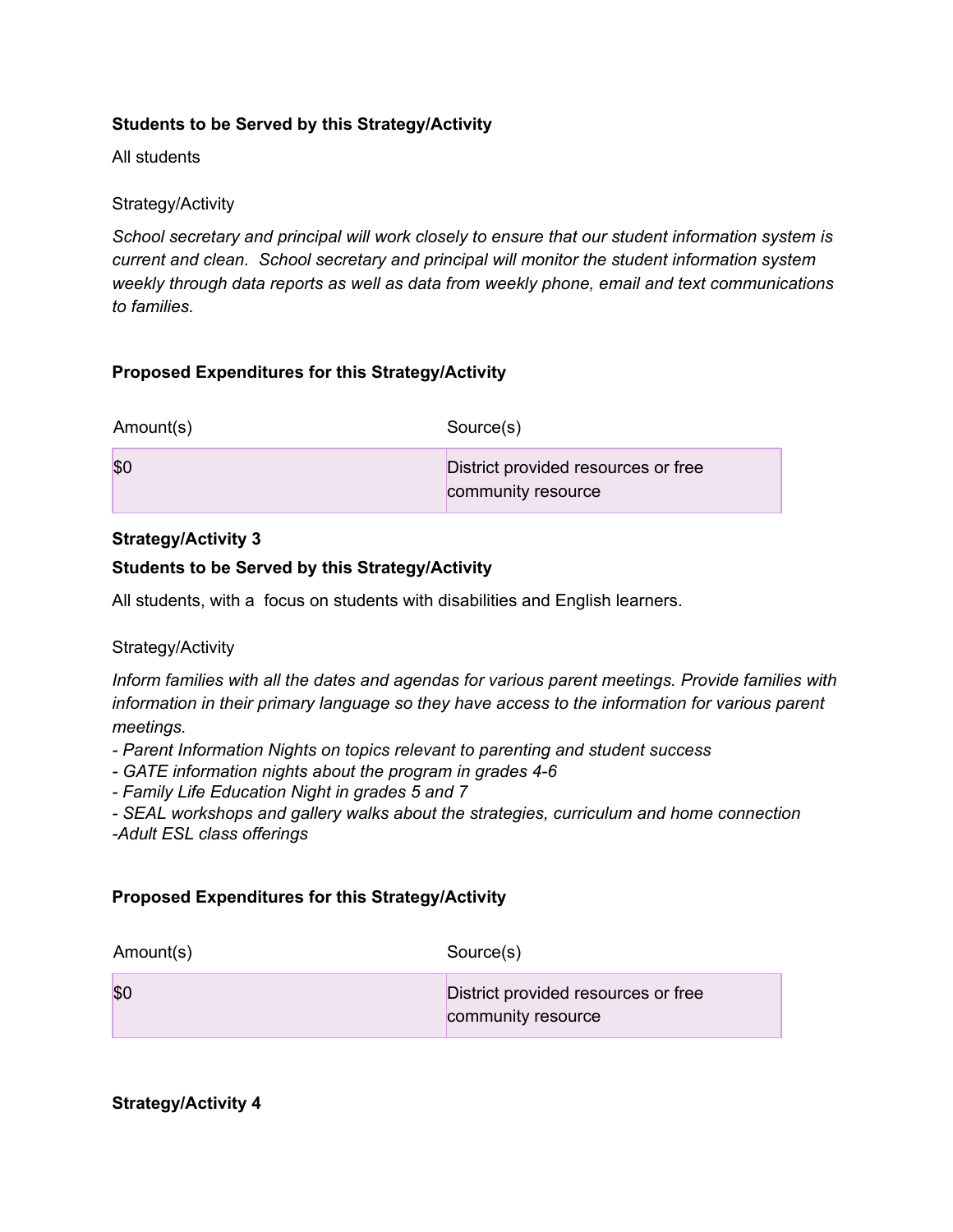#### **Students to be Served by this Strategy/Activity**

All students

#### Strategy/Activity

*Parent meetings will be held both virtually through Google Meets and in person. The principal, secretary and community liaison will reach out to families to personally invite them through phone calls, emails and parent square messages. Continue to monitor the percent of families that are connected and have accurate information on file with a goal of 100%. Monitor the attendance of parent meetings through the notes and or attendance logs.*

#### **Proposed Expenditures for this Strategy/Activity**

| Amount(s) | Source(s)       |
|-----------|-----------------|
| \$0       | District funded |

### **Budget Summary**

#### **Budget Summary**

#### **DESCRIPTION AMOUNT**

Total Funds Provided to the School Through the Consolidated Application

Total Federal Funds Provided to the School from the LEA for CSI

Total Funds Budgeted for Strategies to Meet the Goals in the SPSA

#### **Other State, and Local Funds**

State and local programs that the school has included in the schoolwide program.

| \$0      |  |  |
|----------|--|--|
| \$0      |  |  |
| \$68,324 |  |  |